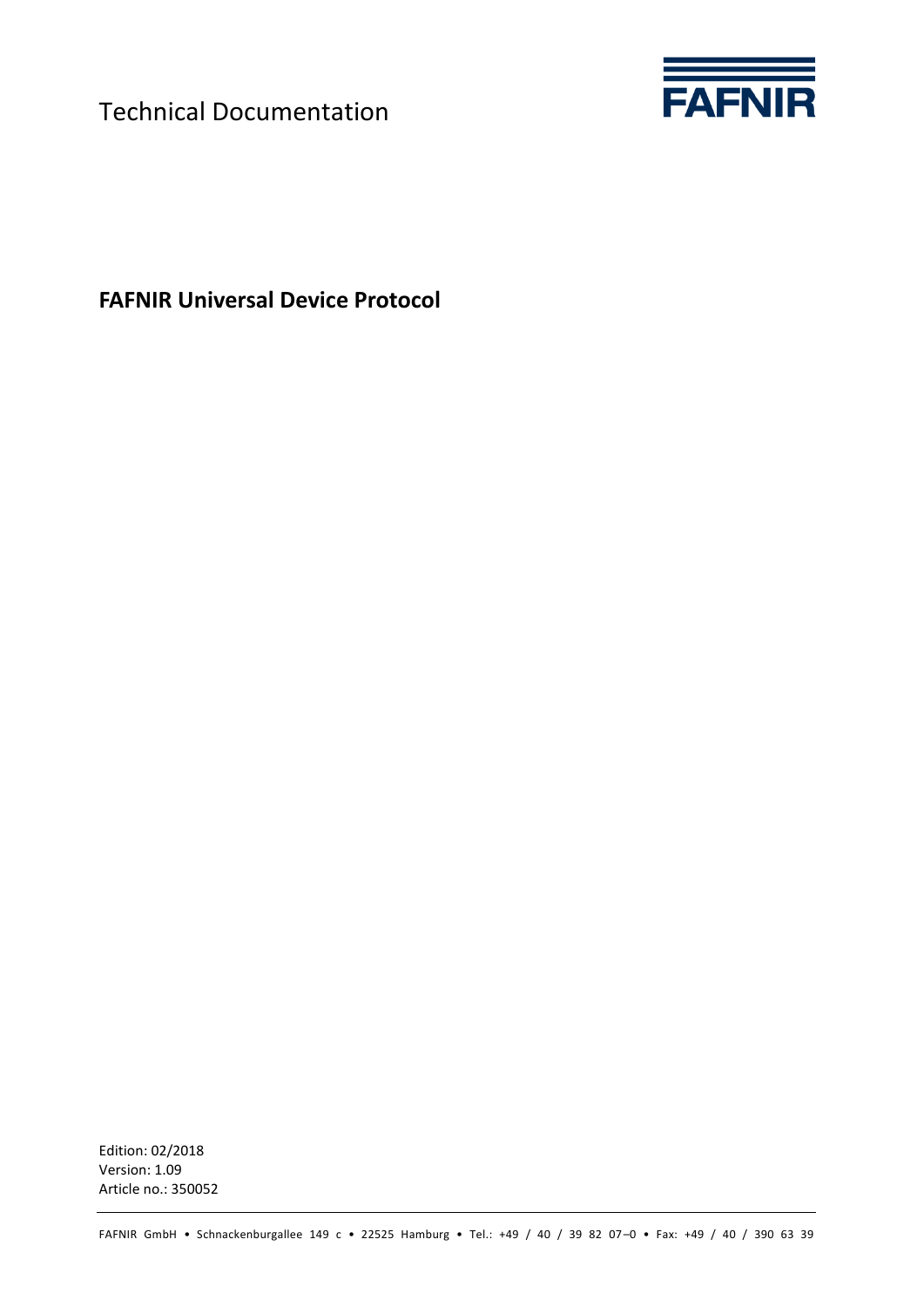

| Protocol<br>Version | <b>Modification</b>                                                                                                                                                                                                                                                                                                                                                                                                                                                                                                                                                                                                                                                                                                                                                                                                                                                                   | Date       | Name              |
|---------------------|---------------------------------------------------------------------------------------------------------------------------------------------------------------------------------------------------------------------------------------------------------------------------------------------------------------------------------------------------------------------------------------------------------------------------------------------------------------------------------------------------------------------------------------------------------------------------------------------------------------------------------------------------------------------------------------------------------------------------------------------------------------------------------------------------------------------------------------------------------------------------------------|------------|-------------------|
| 1.00                | First release                                                                                                                                                                                                                                                                                                                                                                                                                                                                                                                                                                                                                                                                                                                                                                                                                                                                         | 2010-11-30 | KR                |
| 1.01                | Chapter 4, added new Device Type for VISY-Stick Oil Separator.<br>Chapter 6.2, Device Type 'f' added to ID 'p' (Product Level).<br>Chapter 6.2, Device Types 'b', 'c', 'd' and 'f' added to ID 'w' (Water Level).                                                                                                                                                                                                                                                                                                                                                                                                                                                                                                                                                                                                                                                                     | 2011-05-13 | КR                |
| 1.02                | Chapter 5 (Status Of Device), deleted.<br>Chapter 3, format of request and response messages changed, checksum values<br>added in the examples.<br>Chapter 5.1, ID 'p' (Protocol Version), format changed.<br>Chapter 5.2, ID '=' (Status Of Device), now defined as part of the Dynamic Data<br>IDs.<br>Chapter 5.2, ID 't' (Temperature), deleted Device Types 'b', 'c' and 'd'.<br>Chapter 5.2, ID 'w' (Water Level), added notes for Device Types 'b', 'c' and 'd'.<br>Chapter 6, added Pascal and Visual Basic examples for CRC calculation.                                                                                                                                                                                                                                                                                                                                     | 2011-06-01 | UN, KR,<br>WS, CM |
| 1.03                | Chapter 5.1, ID 'u' (Device Sub-Type), added Sub-Type 4 (Flex) for Device Type<br>'a'.                                                                                                                                                                                                                                                                                                                                                                                                                                                                                                                                                                                                                                                                                                                                                                                                | 2011-07-01 | KR, CM            |
| 1.04                | Chapter 4, added new Device Type 'p' for Pressure Sensor.<br>Chapter 5.1, ID 'd' (Position Of Density Module), corrected the note for the case<br>that more than one Density Module is configured.<br>Chapter 5.2, added Dynamic Data ID 'i' (Pressure) for Device Type 'p'.<br>Chapter 5.2, ID 'p' (Product Level), added note for Device Type 'a'.<br>Chapter 5.2, ID 'w' (Water Level), added note for Device Type 'a'.                                                                                                                                                                                                                                                                                                                                                                                                                                                            | 2011-11-30 | KR, CM            |
| 1.05                | Attachment A, added Delphi routine with string.<br>Chapter 5.1, ID 'u' (Device Sub-Type), added Sub-Type 1 (VPS-V) and Sub-Type 2<br>(VPS-L) for Device Type 'p'.<br>Chapter 5.2, ID 't' (Temperature), added Device Type 'p'.                                                                                                                                                                                                                                                                                                                                                                                                                                                                                                                                                                                                                                                        | 2012-08-28 | KR, MO            |
| 1.06                | Chapter 2, added missing information and re-arranged chapter.<br>Chapter 3, inserted new Chapter 3.1 (General message structure)<br>Chapter 3.2, devided into sub-chapters 3.2.1 (Read Static Data) and 3.2.2 (Write<br>Static Data).<br>Chapter 3.3, devided into sub-chapters 3.3.1 (Read Dynamic Data) and 3.3.2<br>(Write Dynamic Data).<br>Chapter 4, added new Device Type 'i' for VISY-Input.<br>Chapter 4, added new Device Type 'o' for VISY-Output.<br>Chapter 5.1, added Static Data ID 'h' (Hold Time After Communication Loss) for<br>Device Type 'o'.<br>Chapter 5.1, added Static Data ID 'o' (Option Flags) for Device Type 'o'.<br>Chapter 5.2, removerd Status '?' for Dynamic Data ID '=' (Status Of Device).<br>Chapter 5.2, added Dynamic Data ID 'c' (Channel State) for Device Types 'i' and<br>'o'.<br>Chapter 7, added Attachment B – Supported data fields. | 2013-01-22 | KR, WS,<br>CM, UN |
| 1.07                | Chapter 5.1, Static Data ID 'u' (Device Sub-Type), added Sub-Type 3 (VPS-T) for<br>Device Type 'p'.<br>Chapter 5.2, Dynamic Data ID 'i' (Pressure), corrected resolution and example.                                                                                                                                                                                                                                                                                                                                                                                                                                                                                                                                                                                                                                                                                                 | 2015-09-01 | КR                |
| 1.08                | Chapter 4, added new Device Type 's' for VISY-Sludge.<br>Chapter 5.1, added Static Data ID 's' (Maximum Distance) for Device Type 's'.<br>Chapter 5.2, added Dynamic Data ID 's' (Distance) for Device Type 's'.<br>Chapter 5.2, ID 't' (Temperature), added Device Type 's'.<br>Chapter 5.2, ID 'e' (Event), added an event for Device Type 's'.<br>Chapter 7, Attachment B, added data fields for VISY-Sludge.                                                                                                                                                                                                                                                                                                                                                                                                                                                                      | 2016-09-16 | КR                |
| 1.09                | Chapter 3, added text regarding probes that are directly connected (without a<br>multiplexer).<br>Chapter 4, added TORRIX  to Device Type 'a'.<br>Chapter 4, added new Device Type 't' for VISY-Temp<br>Chapter 5.1, ID 't' (Position Of Temperature Sensor), added Device Type 't'.<br>Chapter 5.2, ID 'p' (Product Level), changed note for Device Type 'f'.<br>Chapter 5.2, ID 't' (Temperature), added Device Type 't'.<br>Chapter 7, Attachment B, added data fields for VISY-Temp.                                                                                                                                                                                                                                                                                                                                                                                              | 2018-02-20 | KR                |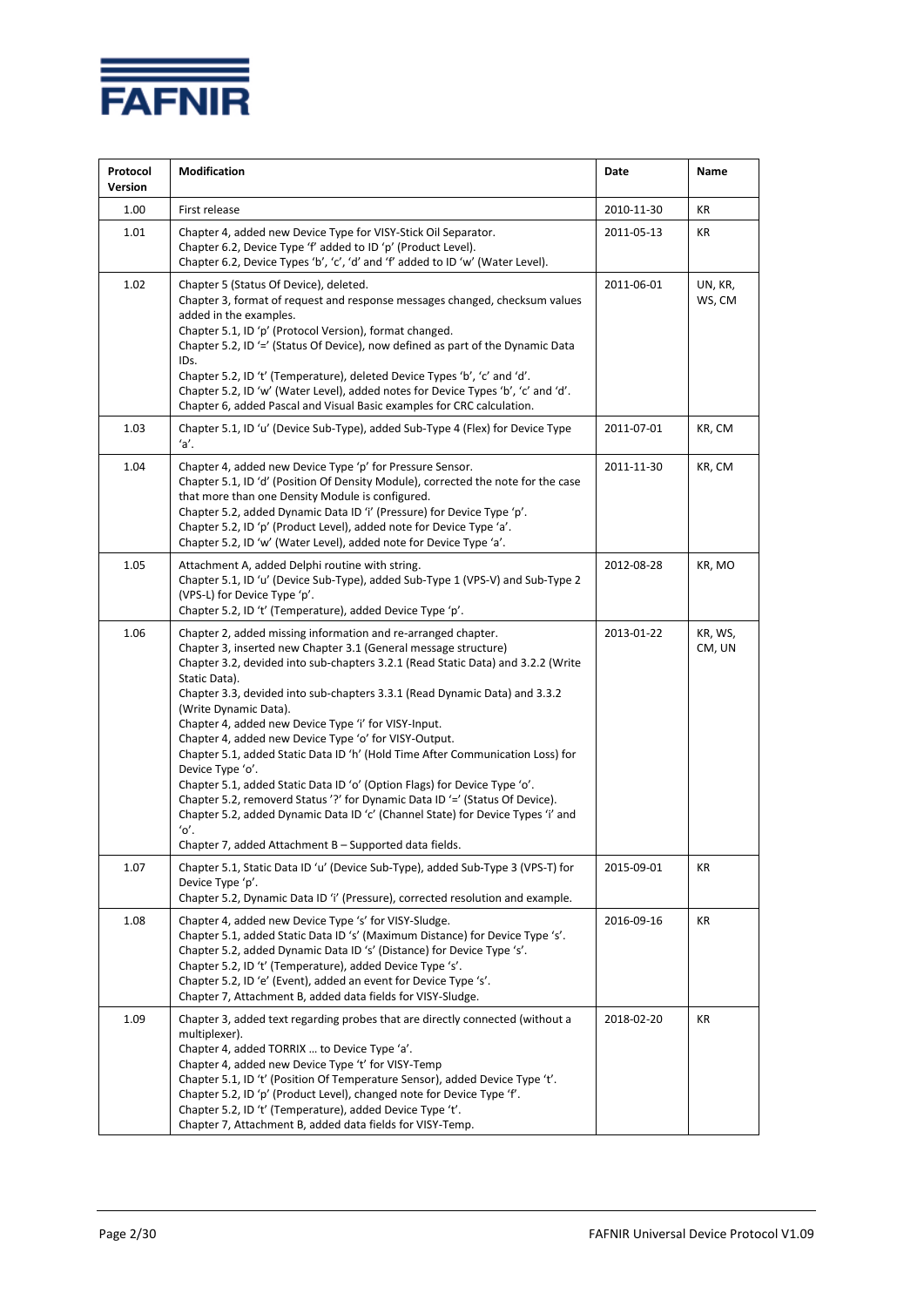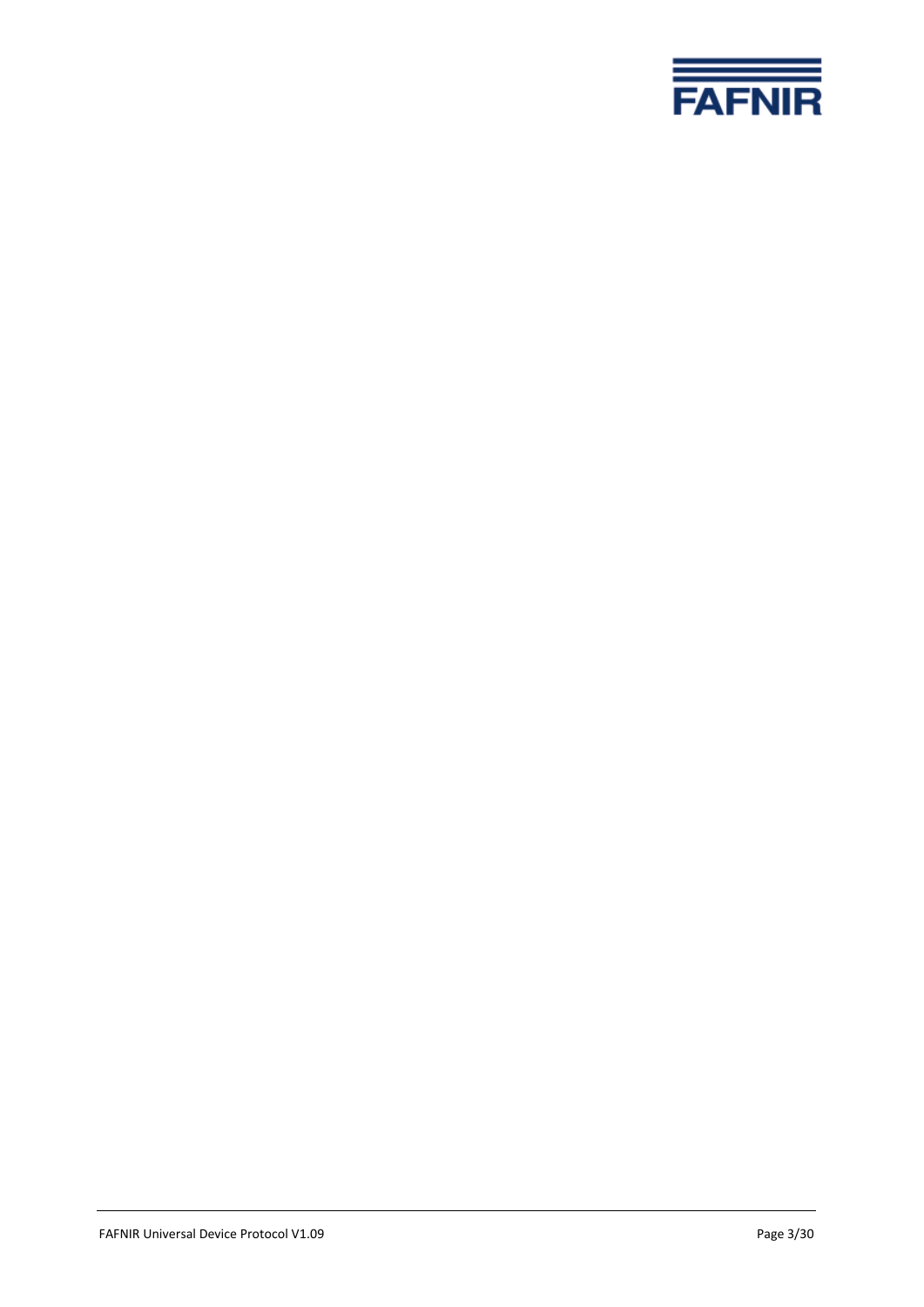

# **Table of contents**

| $\mathbf{1}$   |  |
|----------------|--|
| $\overline{2}$ |  |
| 3              |  |
| 3.1            |  |
| 3.2            |  |
| 3.2.1<br>3.2.2 |  |
| 3.3            |  |
| 3.3.1<br>3.3.2 |  |
| 4              |  |
| 5              |  |
| 5.1            |  |
| 5.2            |  |
| 6              |  |
| 7              |  |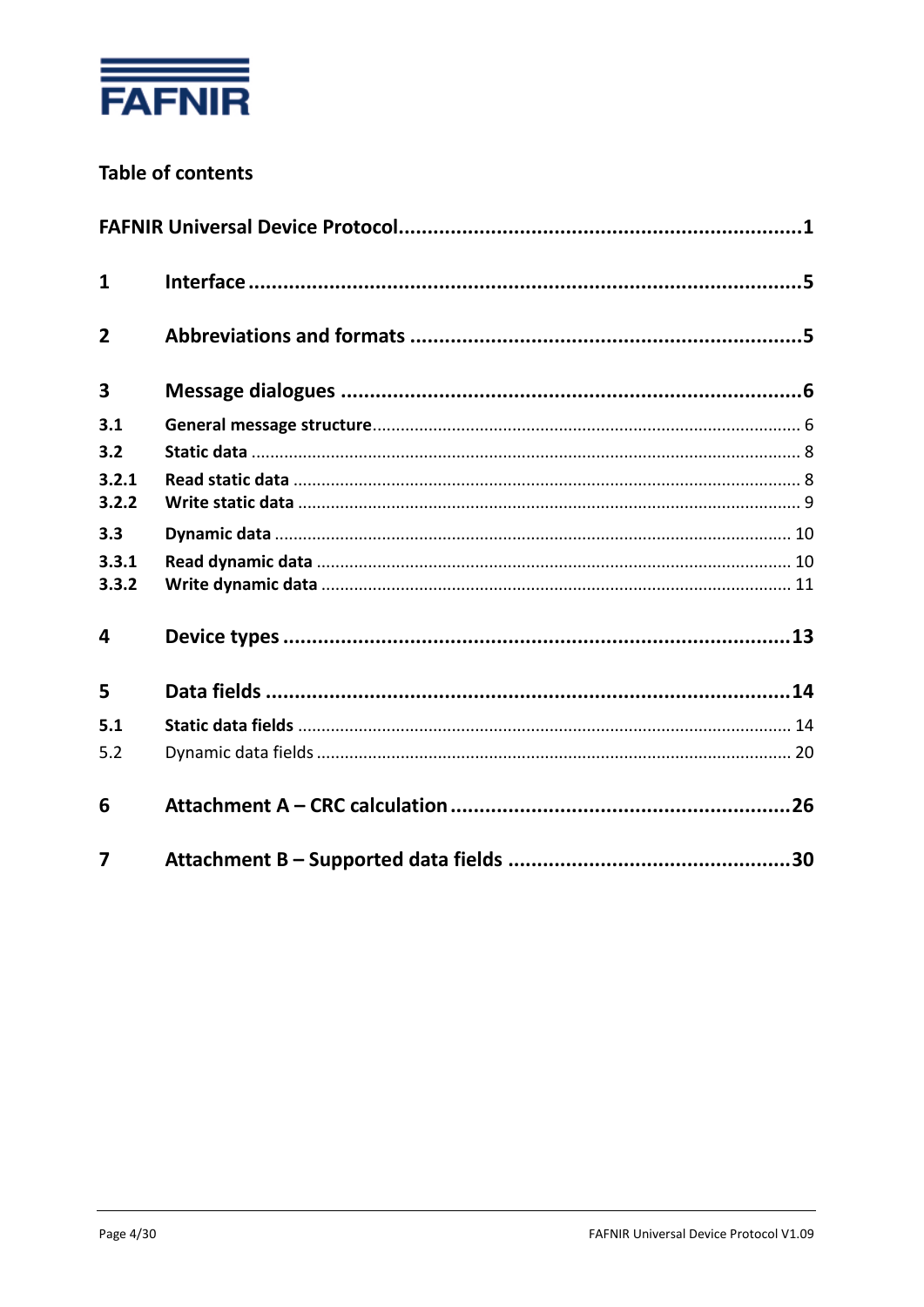

# <span id="page-4-0"></span>**1 Interface**

| Modulation: | RS-485                    |
|-------------|---------------------------|
| Signals:    | A, B, GND                 |
| Mode:       | Asynchronous, half duplex |
| Baud rate:  | 1200 bps / 4800 bps       |
| Start-bits: | 1                         |
| Data-bits:  | 8                         |
| Stop-bits:  | 1                         |
| Parity:     |                           |

Timing conditions:

The time to transmit one character depends on the baud rate (4800 bps: 2 ms, 1200 bps: 8 ms). Since the processing time for the answer or the next command can be assumed to be the same for both speeds, timeouts are doubled for 1200 bps and set into brackets.

If the first character of the response is not received within 50 ms (100 ms) or more, the next command can be send. The transmission should be continuous. The inter-character delay must be shorter than 20 ms (40 ms).

The host system must be able to switch off the RS-485 driver within 10 ms (20 ms) after the command was finished. The host interface must set the RS-485 to a definite state when the driver is switched off.

**Note:** Please read the Technical Documentation of the devices using this protocol to check if there is any kind of limitation (e.g. supported baud rate).

# <span id="page-4-1"></span>**2 Abbreviations and formats**

- F If 1st character: Header character for dynamic data read request & response.
- G If 1st character: Header character for static data read request & response.
- X If 1st character: Header character for static data write request & response.
- Y If 1st character: Header character for dynamic data write request & response.
- *AC* Multiplexer (e.g. VPI) board address and channel, 8-bit hex value, 00H…FFH, ASCII coded, always 2 characters. Hex value letter characters must be in uppercase format, i.e. 'A'...'F'. Bit 7...3 - Multiplexer board address (0 = board address 1, 31 = board address 32) Bit 2...0 - Multiplexer channel  $(0 =$  channel 1, 7 = channel 8)
- *D* Device type (a…w), always 1 lower case character, ASCII coded.
- SN Decimal positive integer value with variable field width, ASCII coded, representing the serial number of a device. In a message dialogue, the ID '#' precedes the SN, making up the "serial number data field": <# SN>. Note: if the "serial number data field" is required, it must directly follow the "Device type" (D) character.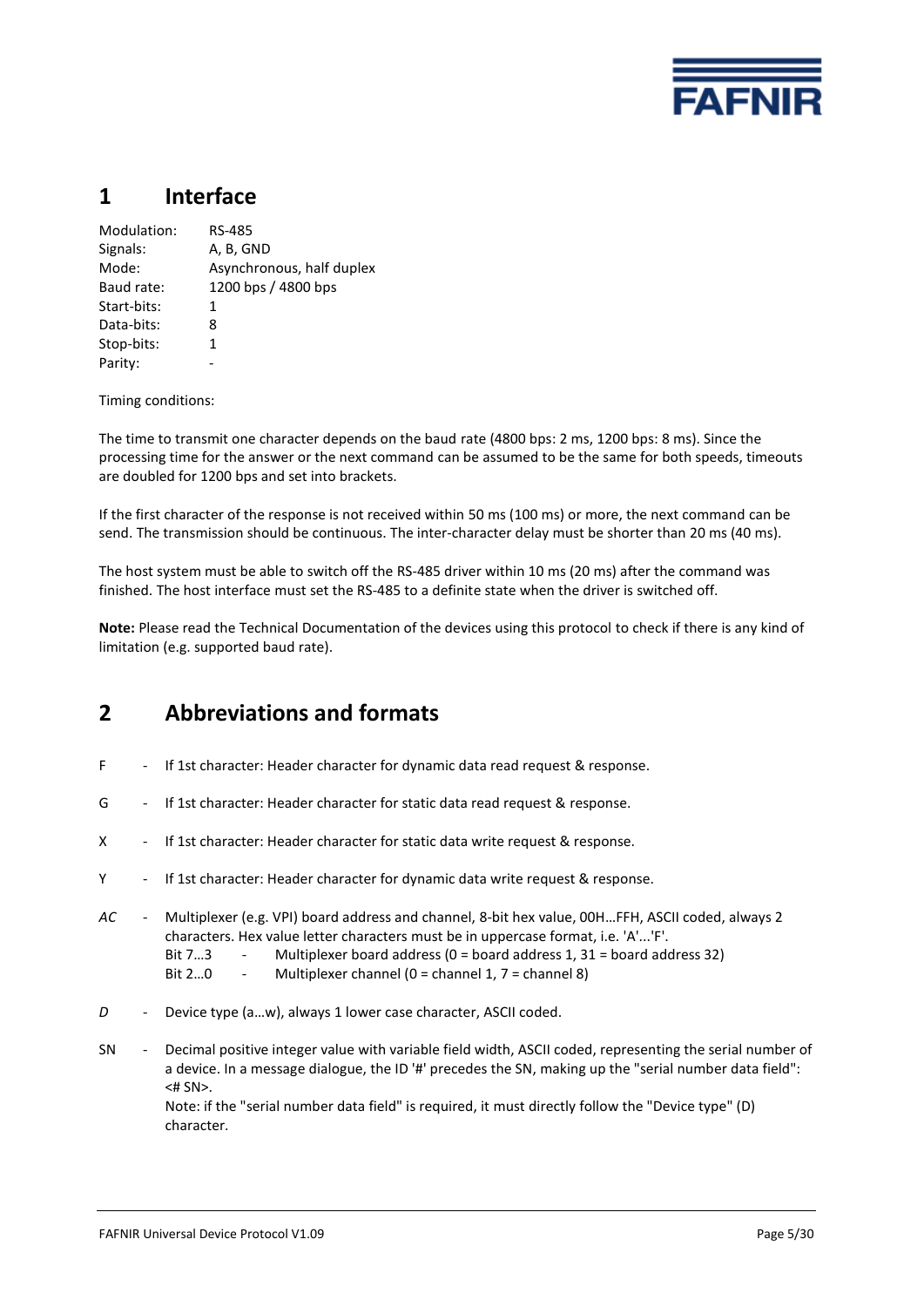

- *N...N* Decimal integer value with variable field width, ASCII coded, all negative values have a '-' as prefix, all positive values (including 0) have no prefix. A value of -0 indicates that due to an error this value is currently not available.
- *X*...*X* Hex value with variable field width, ASCII coded. Hex value letter characters have to be in uppercase format, i.e. 'A'...'F'. A value of "-0" indicates that due to an error this value is currently not available.
- *cs* Checksum

To be able to detect messages that have been corrupted during the transmission a CRC16 checksum is included in the request and response messages. The polynomial that is used for the CRC calculation is of type CRC\_CCITT ( $X^{16} + X^{12} + X^{5} + 1$ ). The seed (start value) of the CRC calculation is 0. CRC calculation starts with the first character of the message and ends with (and includes) the character directly in front of the first checksum character.

In the request message only the lower byte of the 2-byte checksum is transmitted while in the response message the complete checksum is included. The checksum is ASCII coded. Hex value letter characters must be in uppercase format, i.e. 'A'...'F'.

cr - Carriage Return (ASCII 13dec)

# <span id="page-5-0"></span>**3 Message dialogues**

All device types that the protocol can handle support static and dynamic data. The protocol defines static data requests and dynamic data requests to read and write these two sets of data.

If probes are connected via a VPI board there are two possible configurations.

## **Probes of different device type on one VPI board channel**

In this case the "standard" requests can be used as it is sufficient to address the VPI board, the VPI channel and the device type to address an individual probe.

## **Probes of the same device type on one VPI channel**

In this case the "serial number data field" has to be additionally included in both, request and response of the message dialogue. Each device has a unique serial number which allows to differentiate probes of the same device type connected to a common VPI channel.

In the following a request / response message including the "serial number data field" is called an "Optional" request / response.

## **Probes connected directly (without VPI)**

If the probes are directly connected (e.g. in case of TORRIX RS485) the multiplexer board address and channel (AC) must still be included in both, request and response of the message dialogue. In this case use multiplexer board address 1 and multiplexer channel 1, resulting in an AC value of 00H.

# <span id="page-5-1"></span>**3.1 General message structure**

Message structure: <G or F or X or Y><AC><D>[<data\_field\_1> ... <data\_field\_n>] <:><cs...cs><cr>

The need for any data fields depends on the message type.

Each data field consists of an identifier  $(=$  ID) followed by a value:  $\langle$  </ID 1> <Value 1>>.

The colon character <:> indicates the checksum to follow.

The carriage return character <cr> represents the end of the message.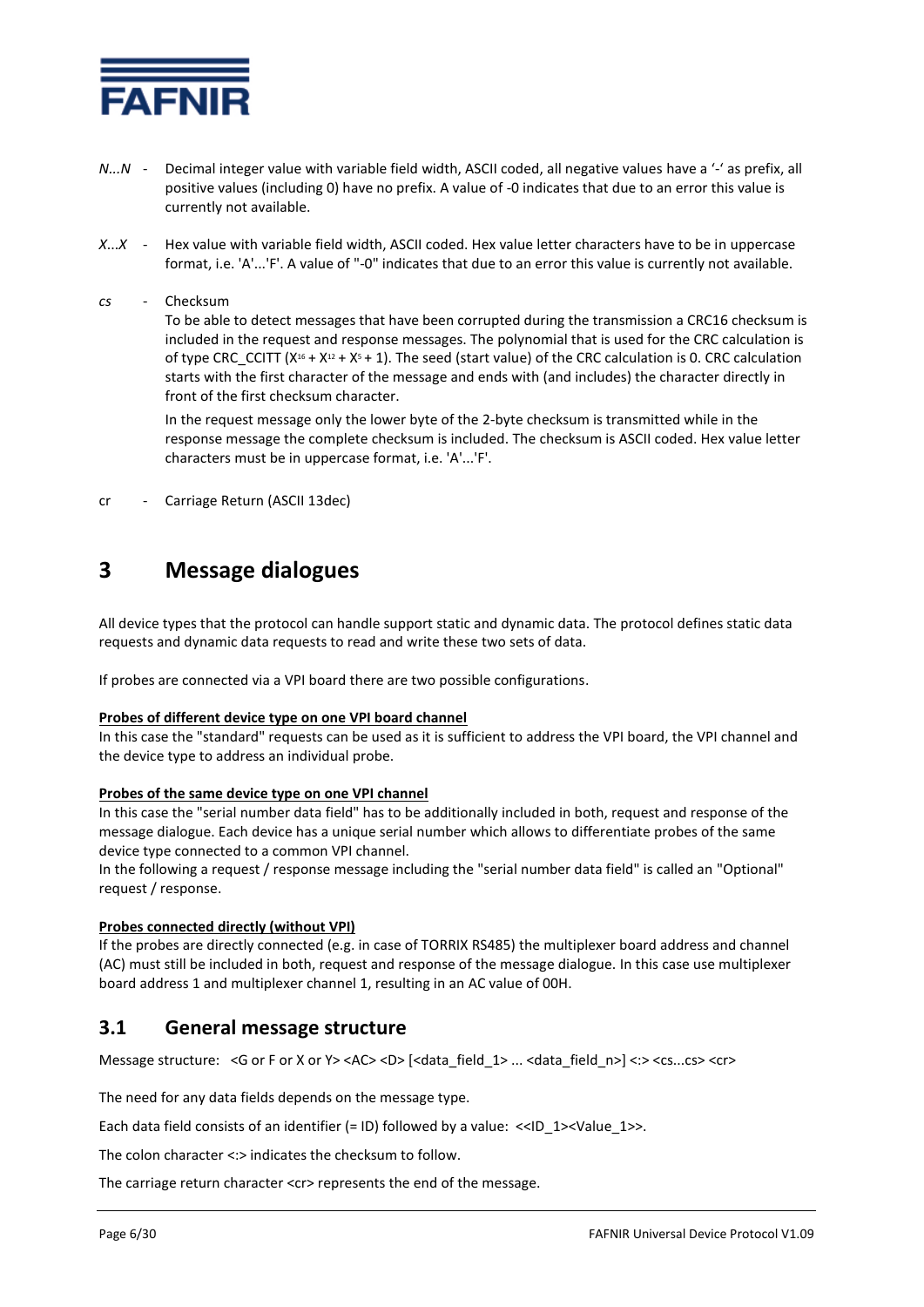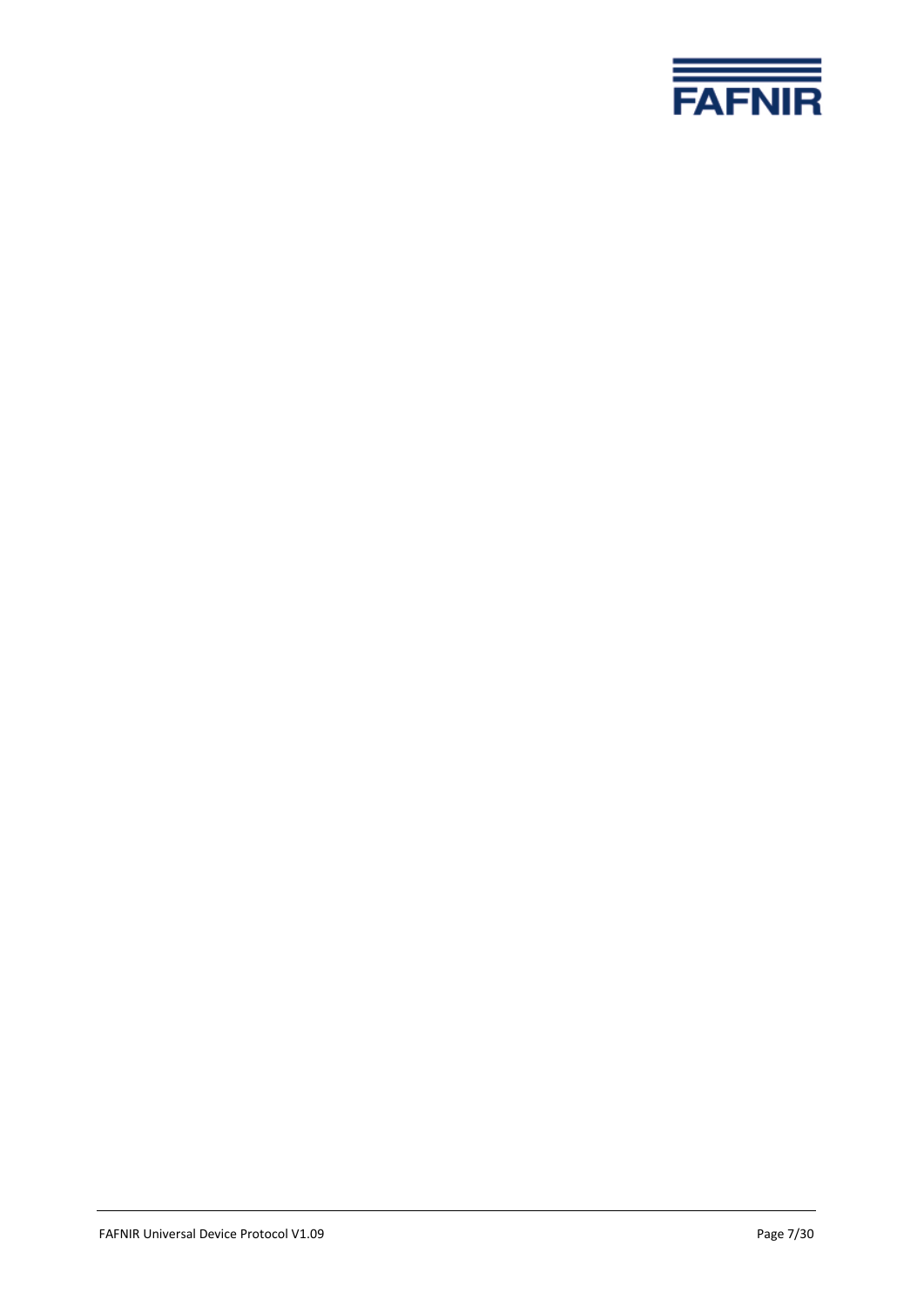

# <span id="page-7-0"></span>**3.2 Static data**

There are message dialogues for reading and writing static data. These dialogues are described in the following sub-chapters.

# <span id="page-7-1"></span>**3.2.1 Read static data**

The device that receives a static data read request will send a static data read response that contains all static data fields (<ID><Value>) supported by the device.

# **Static data read request**

#### **Standard static data read request:**

G AC D : cs cs cr

**Example:**

Board Address = 1, Channel =  $2 \rightarrow AC = 01H$ Device Type = 'a'

G 0 1 a : 2 A cr

47H, 30H, 31H, 61H, 3AH, 32H, 41H, 0DH

**Optional static data read request:** (like "Standard", but including the "serial number data field")

G AC D # SN : cs cs cr

## **Example:**

Board Address = 1, Channel =  $2 \rightarrow AC = 01H$ Device Type = 'a', Serial Number = 34594

G 0 1 a # 3 4 5 9 4 : 6 5 cr

47H, 30H, 31H, 61H, 23H, 33H, 34H, 35H, 39H, 34H, 3AH, 36H, 35H, 0DH

## **Static data read response**

### **Standard static data read response:**

G AC D <ID1> <VALUE1> … <IDn> <VALUEn> : cs cs cs cs cr

**Optional static data read response:** (like "Standard", but including the "serial number data field")

G AC D # SN <ID1> <VALUE1> … <IDn> <VALUEn> : cs cs cs cs cr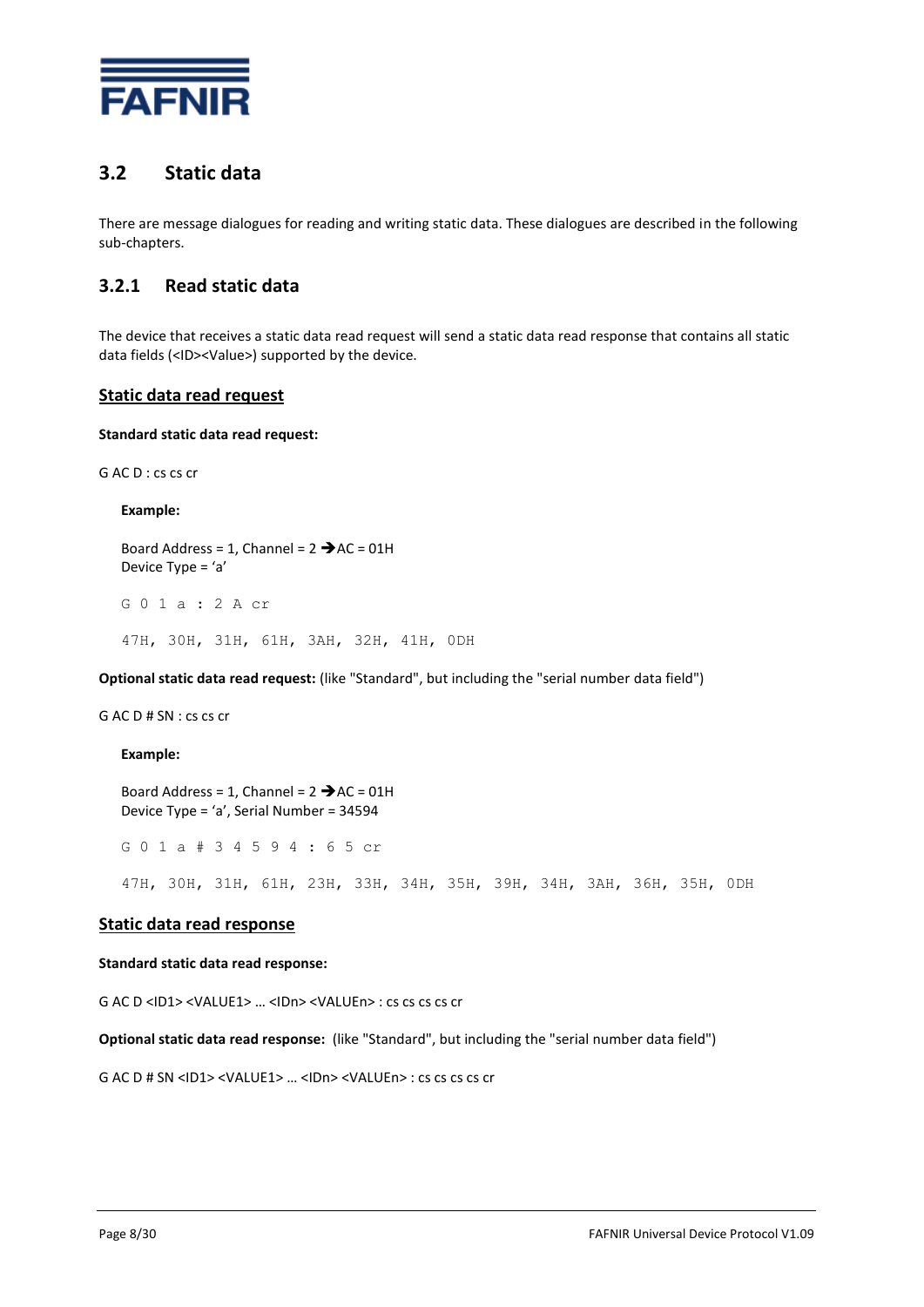

# <span id="page-8-0"></span>**3.2.2 Write static data**

The static data write request is used to write new values into one or more static data fields of the addressed device. If a received static data field is writable and the received value for this data field is within the defined valid range the device will overwrite the existing value with the new value. In the static data write response, the device will include all static data IDs that have been received. The values returned are the current values of the device.

Note that most devices will not respond to a static data write request and also that most of the static data fields are read-only.

## **Response if "execution not possible"**

Depending on the devices' UDP protocol implemention, the device will respond in a way saying that it has received the "Static data write request" but the write access to regarded variable / data field cannot be executed. In this case the device will return the regarded data field with the requested ID followed by a value of "minus zero" (-0).

## **Static data write request**

## **Standard static data write request:**

```
X AC D <ID1> <VALUE1> … <IDn> <VALUEn> : cs cs cr
```
**Example:**

Board Address = 17, Channel =  $8 \rightarrow AC = 87H$ Device Type = 'o' write data field "*Hold Time After Communication Loss*": ID = 'h', value = 120 sec write data field "*Option Flags*": ID= 'o', value = 0EH (meaning: Maintenance Mode = 0, Output action after hold time = 1, Relay mode = 1, Relay delay = 1)

X 8 7 o h 1 2 0 o 0 E : 9 0 cr

58H, 38H, 37H, 6FH, 68H, 31H, 32H, 30H, 6FH, 30H, 45H, 3AH, 39H, 30H, 0DH

## **Optional static data write request:**

X AC D # SN <ID1> <VALUE1> … <IDn> <VALUEn> : cs cs cr

#### **Example:**

Board Address = 18, Channel =  $3 \rightarrow AC = 8AH$ Device Type = 'o' read data field "*Serial number*": ID = '#', value = 4327 write data field "*Hold Time After Communication Loss*": ID = 'h', value = 0 sec write data field "*Option Flags*": ID = 'o', value = 04H (meaning: Maintenance Mode = 0, Output action after hold time = 0, Relay mode = 1, Relay delay = 0) X 8 A o # 4 3 2 7 h 0 o 0 4 : B A cr 58H, 38H, 41H, 6FH, 23H, 34H, 33H, 32H, 37H, 68H, 30H, 6FH, 30H, 34H, 3AH, 42H, 41H, 0DH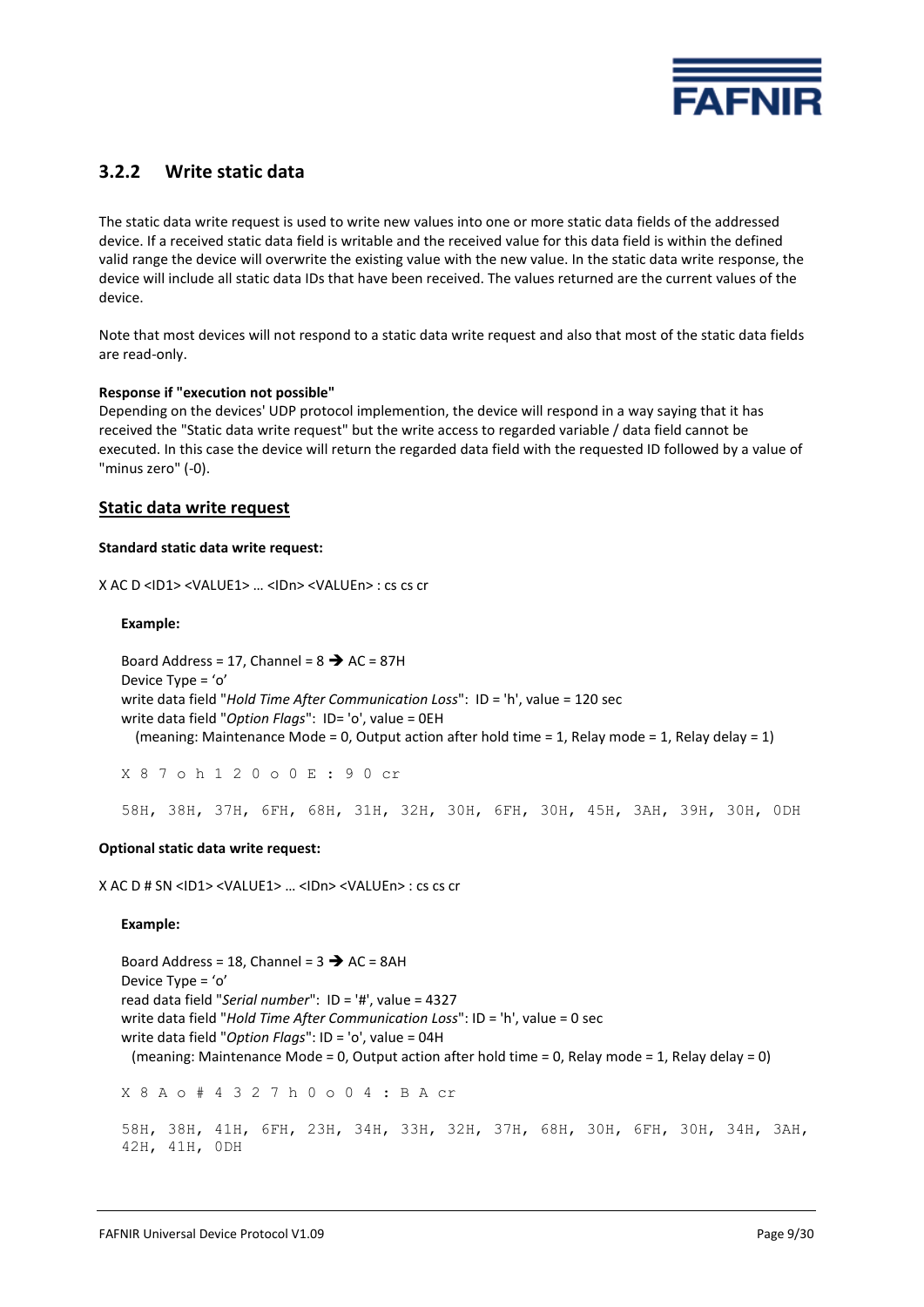

# **Static data write response**

## **Standard static data write response:**

X AC D <ID1> <VALUE1> … <IDn> <VALUEn> : cs cs cs cs cr

## **Optional static data write response:**

X AC D # SN <ID1> <VALUE1> … <IDn> <VALUEn> : cs cs cs cs cr

# <span id="page-9-0"></span>**3.3 Dynamic data**

There are message dialogues for reading and writing dynamic data. These dialogues are described in the following sub-chapters.

# <span id="page-9-1"></span>**3.3.1 Read dynamic data**

The device that receives a dynamic data read request will send a dynamic data read response that contains all dynamic data fields (<ID><Value>) supported by the device.

## **Dynamic data read request**

#### **Standard dynamic data read request:**

F AC D : cs cs cr

**Example:**

Board Address = 1, Channel =  $3 \rightarrow AC = 02H$ Device Type = 'b'

F 0 2 b : 6 2 cr

46H, 30H, 32H, 62H, 3AH, 36H, 32H, 0DH

#### **Optional dynamic data read request:**

F AC D # SN : cs cs cr

#### **Example:**

Board Address = 2, Channel =  $6 \rightarrow AC = ODH$ Device Type = 'b', Serial Number = 44389

F 0 D b # 4 4 3 8 9 : 1 D cr

46H, 30H, 44H, 62H, 23H, 34H, 34H, 33H, 38H, 39H, 3AH, 31H, 44H, 0DH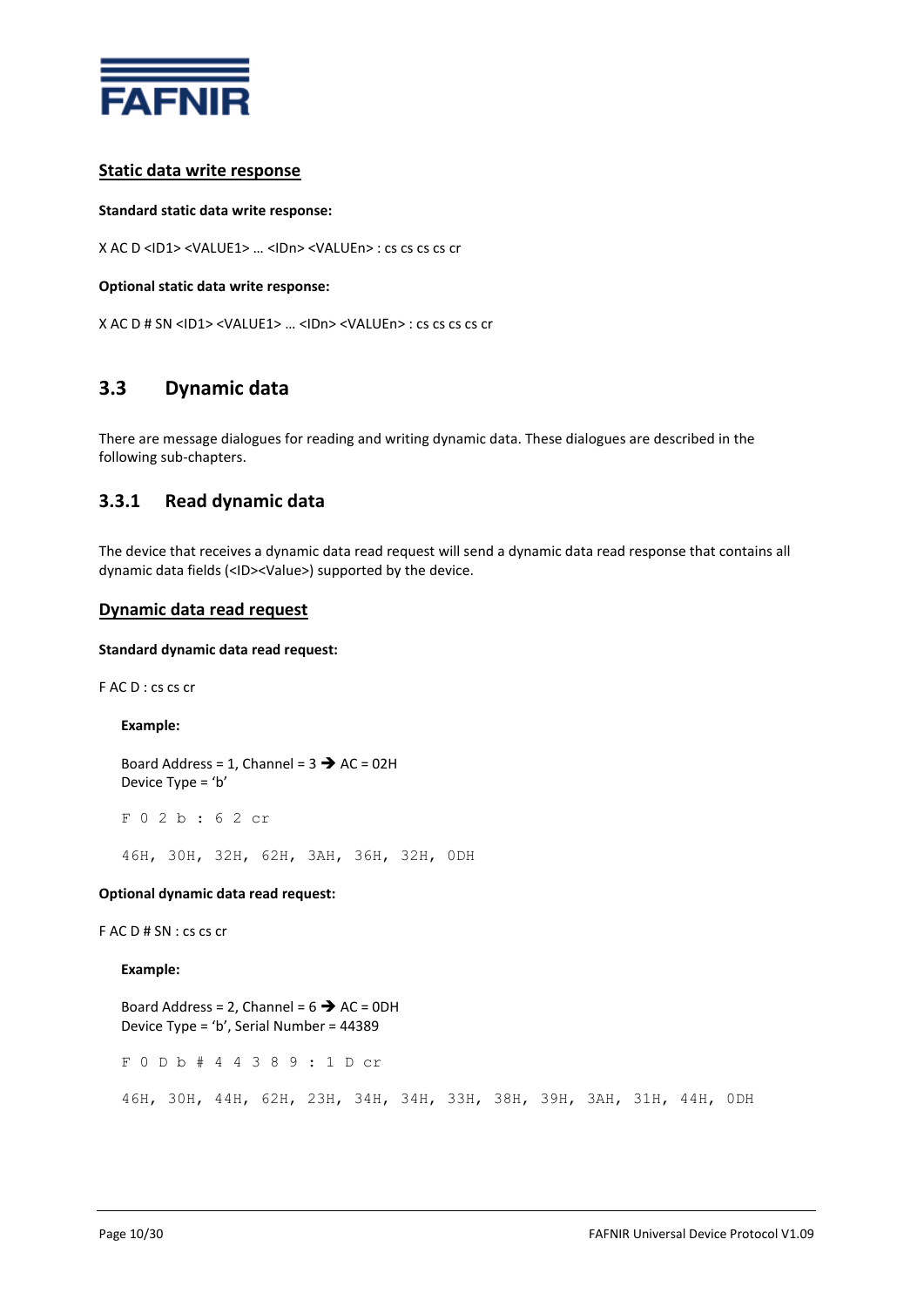

# **Dynamic data read response**

#### **Standard dynamic data read response:**

F AC D <ID1> <VALUE1> … <IDn> <VALUEn> : cs cs cs cs cr

#### **Optional read dynamic data read response:**

<span id="page-10-0"></span>F AC D # SN <ID1> <VALUE1> … <IDn> <VALUEn> : cs cs cs cs cr

# **3.3.2 Write dynamic data**

The dynamic data write request is used to write new values into one or more dynamic data fields of the addressed device. If a received dynamic data field is writable and the received value for this data field is within the defined valid range the device will overwrite the existing value with the new value. In the dynamic data write response, the device will include all dynamic data IDs that have been received. The values returned are the current values of the device.

Note that most devices will not respond to a dynamic data write request and also that most of the dynamic data IDs are read-only.

#### **Response if "execution not possible"**

Depending on the devices' UDP protocol implemention, the device will respond in a way saying that it has received the "Dynamic data write request" but the write access to regarded variable / data field cannot be executed (e.g. the variable is unknown or currently not available). In this case the device will return the regarded data field with the requested ID followed by a value of "minus zero" (-0).

## **Dynamic data write request**

#### **Standard dynamic data write request:**

Y AC D <ID1> <VALUE1> … <IDn> <VALUEn> : cs cs cr

**Example:**

Board Address = 17, Channel =  $8 \rightarrow AC = 87H$ Device Type = 'o' write data field "*Channel Data*": ID = 'c', value = 1

Y 8 7 o c 1 : E 4 cr

59H, 38H, 37H, 6FH, 63H, 31H, 3AH, 45H, 34H, 0DH

**Optional dynamic data write request:** (like "Standard", but including the "serial number data field")

Y AC D # SN <ID1> <VALUE1> … <IDn> <VALUEn> : cs cs cr

#### **Example:**

Board Address = 18, Channel =  $3 \rightarrow AC =$ Device Type = 'o', Serial Number = 3731 write data field "*Channel Data*": ID = 'c', value = 0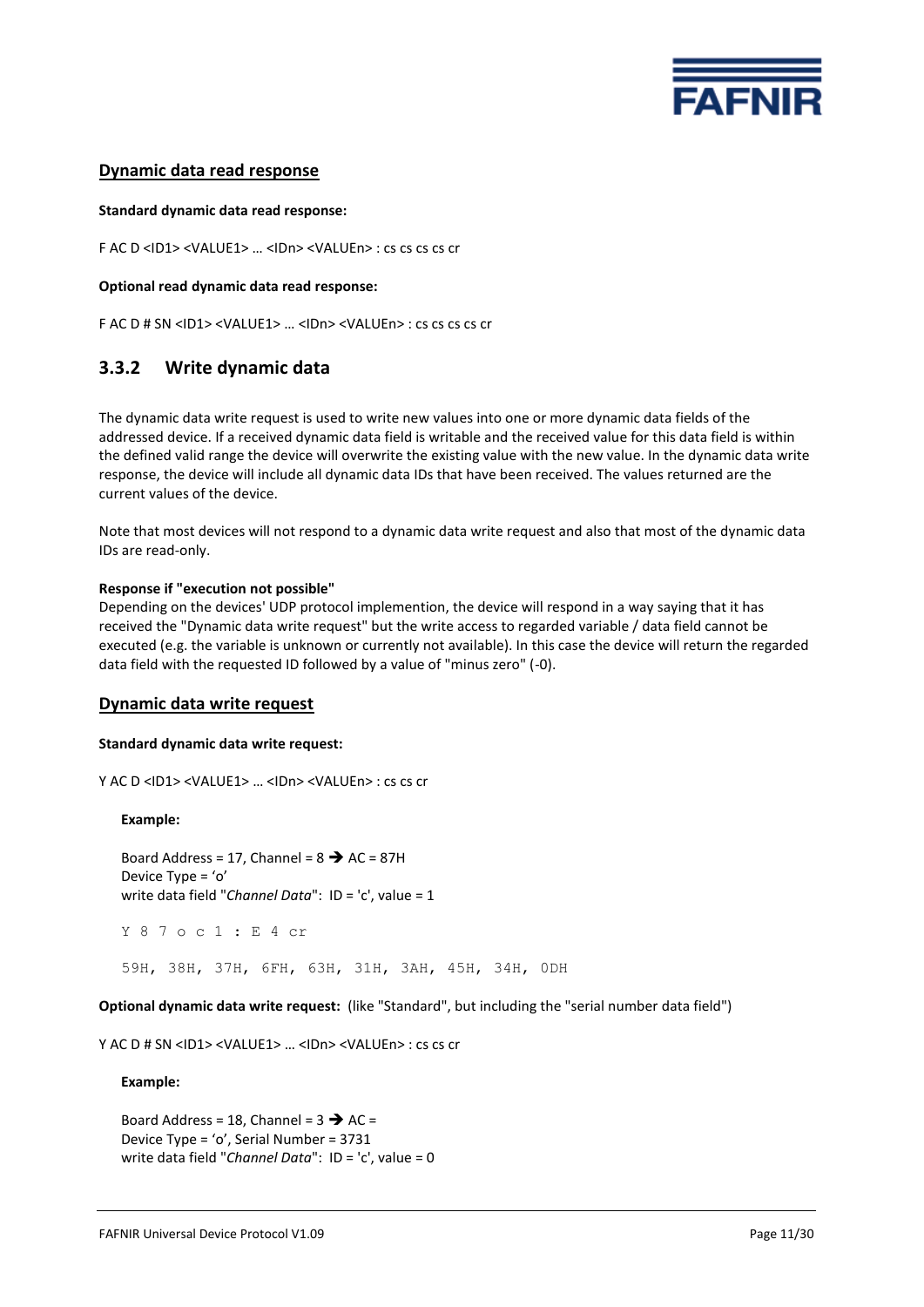

Y 8 A o # 3 7 3 1 c 0 : 4 9 cr

# 59H, 38H, 41H, 6FH, 23H, 33H, 37H, 33H, 31H, 63H, 30H, 3AH, 34H, 39H, 0DH **Dynamic data write response**

## **Standard dynamic data write response:**

Y AC D <ID1> <VALUE1> ... <IDn> <VALUEn> : cs cs cs cs cr

**Optional dynamic data write response:** (like "Standard", but including the "serial number data field")

Y AC D # SN <ID1> <VALUE1> ... <IDn> <VALUEn> : cs cs cs cs cr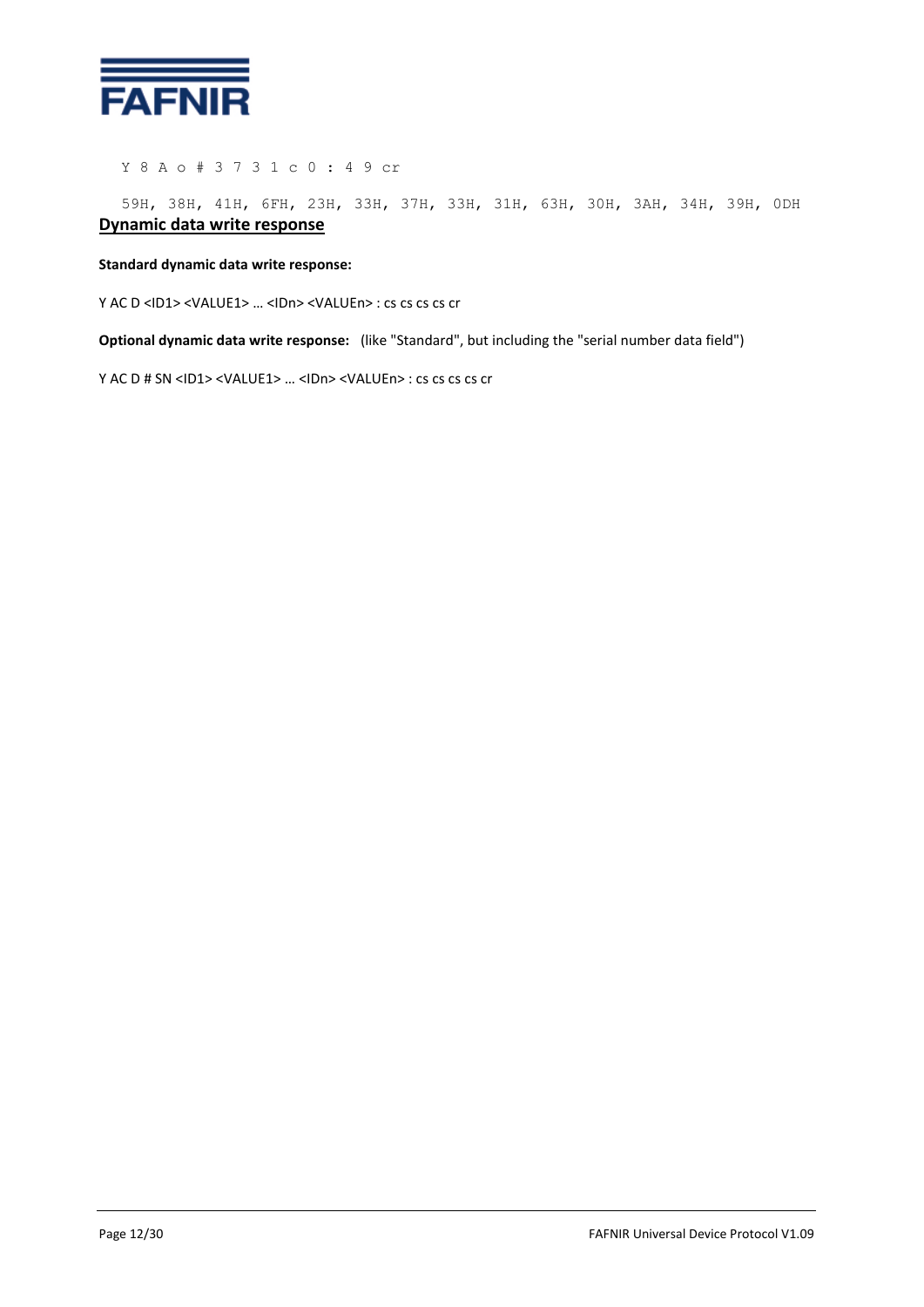

# <span id="page-12-0"></span>**4 Device types**

The different device types that the protocol can handle are identified by a unique device type ID.

The following table shows the currently defined device types.

| <b>Device type IDs</b>    |                                        |  |
|---------------------------|----------------------------------------|--|
| ID                        | <b>Description</b>                     |  |
| a'                        | <b>VISY-Stick or TORRIX </b>           |  |
| 61H                       | Available since protocol version: 1.00 |  |
| $^{\prime}$               | <b>VISY-Stick/Reed Interstitial</b>    |  |
| 62H                       | Available since protocol version: 1.00 |  |
| $^{\prime}$ c $^{\prime}$ | <b>VISY-Stick/Reed Sump Manhole</b>    |  |
| 63H                       | Available since protocol version: 1.00 |  |
| 'd'                       | <b>VISY-Stick/Reed Sump Dispenser</b>  |  |
| 64H                       | Available since protocol version: 1.00 |  |
| 'e'                       | <b>VISY-Stick Density Only</b>         |  |
| 65H                       | Available since protocol version: 1.00 |  |
| $\mathbf{f}'$             | <b>VISY-Stick Oil Separator</b>        |  |
| 66H                       | Available since protocol version: 1.01 |  |
| $g' - h'$                 | Free for future expansions.            |  |
| ʻi'                       | <b>VISY-Input</b>                      |  |
| 69H                       | Available since protocol version: 1.06 |  |
| $'j' - 'n'$               | Free for future expansions.            |  |
| 'o'                       | <b>VISY-Output</b>                     |  |
| 6FH                       | Available since protocol version: 1.06 |  |
| p'                        | <b>Pressure Sensor</b>                 |  |
| 70H                       | Available since protocol version: 1.04 |  |
| $'q' - 'r'$               | Free for future expansions.            |  |
| 's'                       | VISY-Sludge                            |  |
| 73H                       | Available since protocol version: 1.08 |  |
| $^{\prime}$ t'            | VISY-Temp                              |  |
| 74H                       | Available since protocol version: 1.09 |  |
| $'u' - 'w'$               | Free for future expansions.            |  |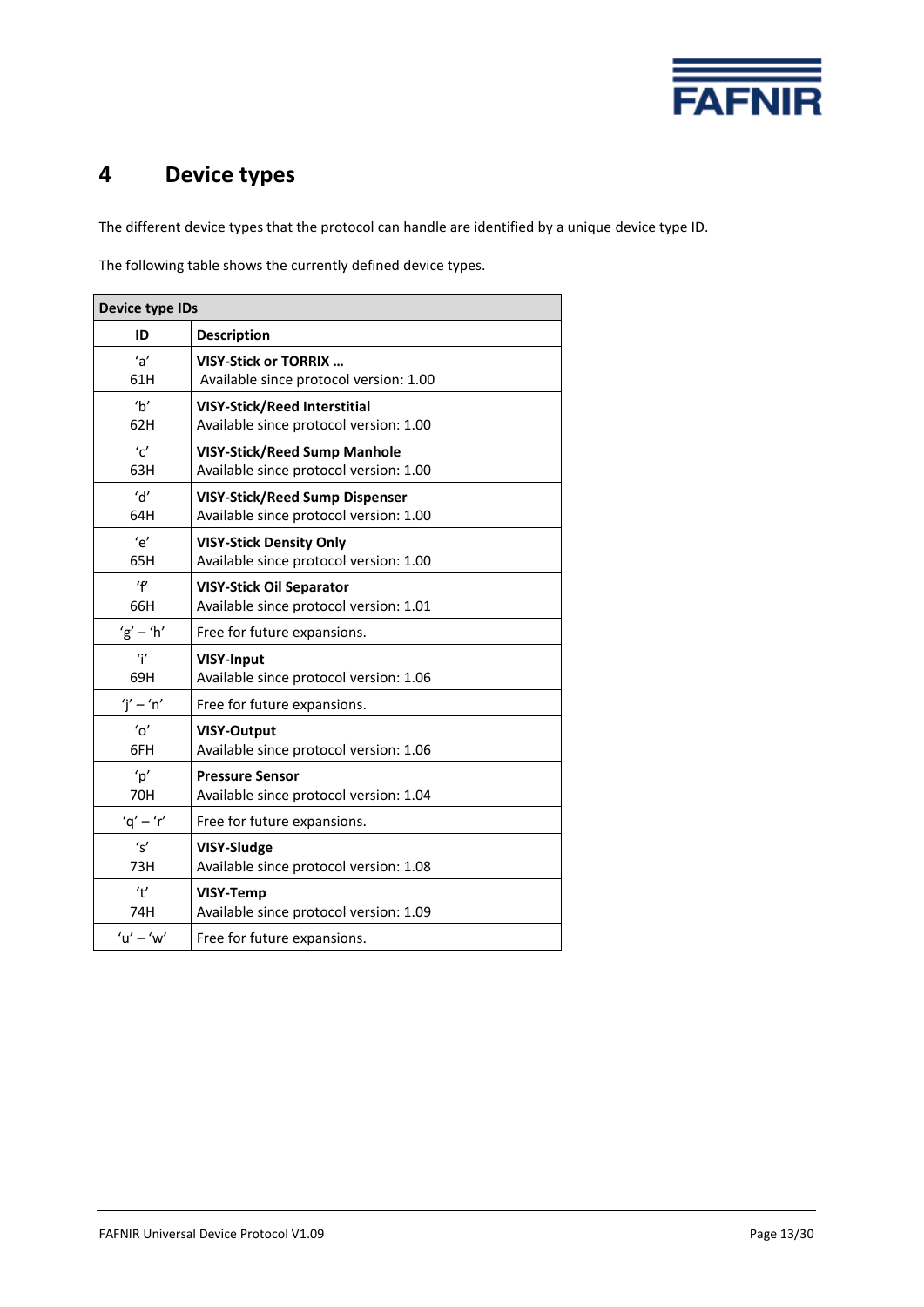

# <span id="page-13-0"></span>**5 Data fields**

Each data field consists of an ID directly followed by the value for this ID: <**ID**><**Value**>. Currently the characters '=', '#' and 'a' to 'w' are defined as data field IDs. In the future, it might be possible that this range will be expanded by special characters like "%".

## **Notes on interpreting data fields:**

The sequence and number of the data fields (consisting of ID and value) in the response messages is not fixed.

Exception: Serial number data field. If the serial number data field is included, it follows directly the device type character (D) and its meaning is common for both, static and dynamic data responses.

Static and dynamic data responses use the same IDs but with different meaning.

If unknown IDs are present in a response message these IDs and the corresponding values should be ignored.

The field width of the individual values is not fixed. So, when interpreting a response message, the field width of a certain value results out of the number of characters between the corresponding ID and the next ID or ':' character that directly follows the value.

A value of -0 indicates that due to an error this value is currently not available (e.g. defective temperature sensor).

# <span id="page-13-1"></span>**5.1 Static data fields**

Static data fields are reported in the response to a static data read request. In general, the static data are readonly. Variables / data fields that are writable have a special note in the description.

| Static data fields |                                                                                                         |
|--------------------|---------------------------------------------------------------------------------------------------------|
| ID                 | <b>Data field Description</b>                                                                           |
| $'$ # $'$<br>23H   | <b>Serial Number</b><br>This data field represents the serial number of the device.<br>Resolution: 1    |
|                    | Valid range: 1 - 16777215                                                                               |
|                    | Example: A serial number of 431725 is transferred as 34H, 33H, 31H, 37H, 32H, 35H.<br>Device types: all |
|                    | Available since protocol version: 1.00                                                                  |
| $a' - c'$          | Free for future expansions.                                                                             |

The following table shows the currently defined static data fields.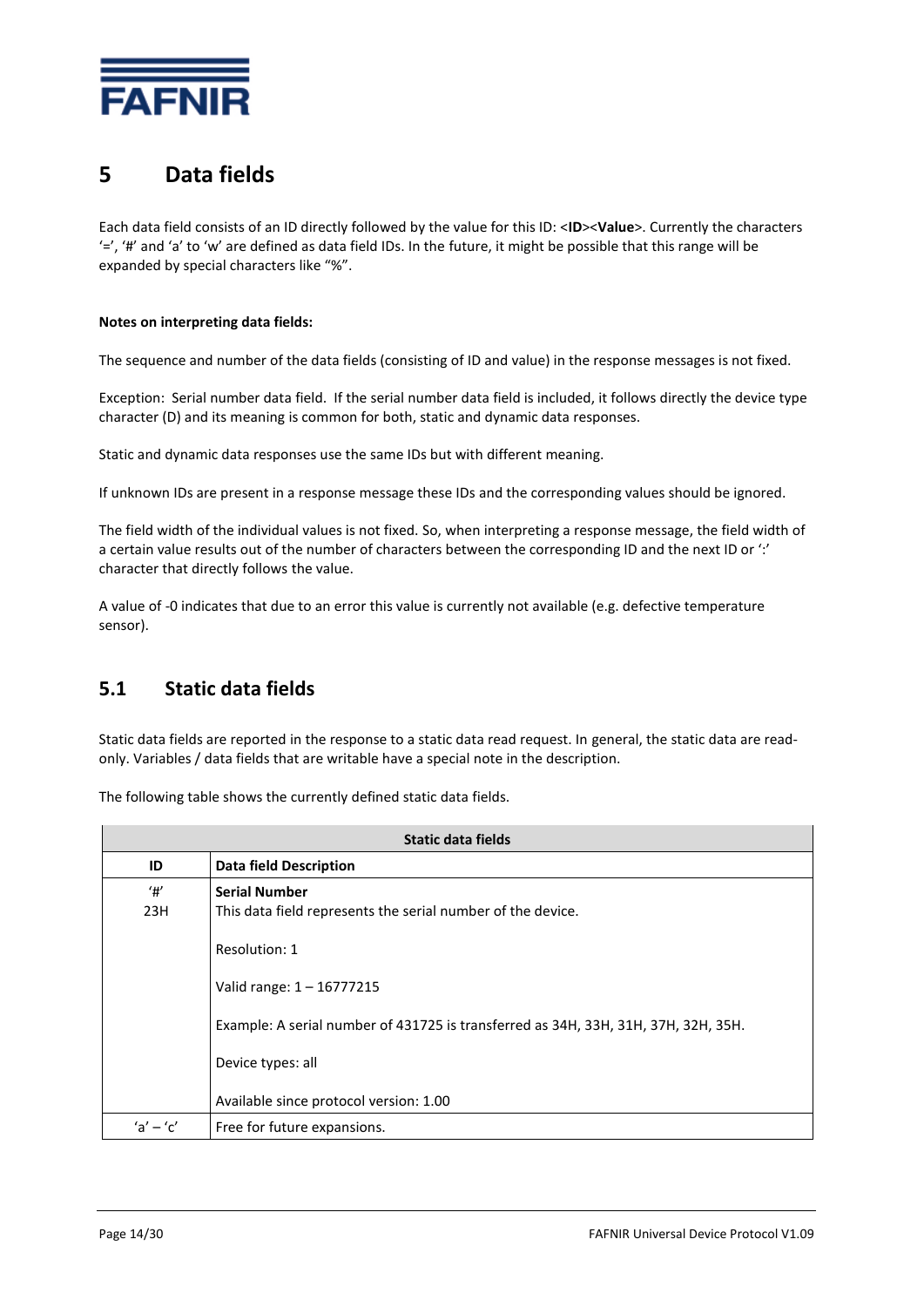

|             | <b>Static data fields</b>                                                                                                                                                                                                                                                                                                                                                                                                                                                                                    |
|-------------|--------------------------------------------------------------------------------------------------------------------------------------------------------------------------------------------------------------------------------------------------------------------------------------------------------------------------------------------------------------------------------------------------------------------------------------------------------------------------------------------------------------|
| ID          | <b>Data field Description</b>                                                                                                                                                                                                                                                                                                                                                                                                                                                                                |
| 'd'<br>64H  | <b>Position Of Density Module</b><br>This data field represents the position of a density module mounted on the probe tube.                                                                                                                                                                                                                                                                                                                                                                                  |
|             | Resolution: 1 mm                                                                                                                                                                                                                                                                                                                                                                                                                                                                                             |
|             | Valid range: 0 - 65535 mm                                                                                                                                                                                                                                                                                                                                                                                                                                                                                    |
|             | Example: A position of 250 mm is transferred as 32H, 35H, 30H.                                                                                                                                                                                                                                                                                                                                                                                                                                               |
|             | Device types:<br>VISY-Stick (device type $ID = 'a'$ ),<br>VISY-Stick Density Only (device type ID = 'e')                                                                                                                                                                                                                                                                                                                                                                                                     |
|             | Available since protocol version: 1.00                                                                                                                                                                                                                                                                                                                                                                                                                                                                       |
|             | <b>Notes:</b><br>This data field is only supported if the probe is equipped with at least one density module.                                                                                                                                                                                                                                                                                                                                                                                                |
|             | If the probe is equipped with more than one density module, this data field is included more<br>than once in the response message. In this case the position of the module with the highest<br>mounting position (nearest to the head of the probe) is always transferred first and the<br>position of the module with the lowest mounting position is transferred last. The<br>measurement values of the density modules are transferred in the same sequence as their<br>corresponding mounting positions. |
| $'e' - 'g'$ | Free for future expansions.                                                                                                                                                                                                                                                                                                                                                                                                                                                                                  |
| 'h'<br>68H  | <b>Hold Time After Communication Loss</b><br>The hold time after communication loss defines if and when an output reacts after a<br>communication loss has occured.                                                                                                                                                                                                                                                                                                                                          |
|             | Resolution: 1 sec                                                                                                                                                                                                                                                                                                                                                                                                                                                                                            |
|             | Valid range: 0 - 240 sec                                                                                                                                                                                                                                                                                                                                                                                                                                                                                     |
|             | Example: A hold time of 120 sec is transferred as 31H, 32H, 30H.                                                                                                                                                                                                                                                                                                                                                                                                                                             |
|             | Device types: VISY-Output (device type ID = 'o')                                                                                                                                                                                                                                                                                                                                                                                                                                                             |
|             | Available since protocol version: 1.06                                                                                                                                                                                                                                                                                                                                                                                                                                                                       |
|             | <b>Notes:</b><br>For device type VISY-Output this data field is writable.                                                                                                                                                                                                                                                                                                                                                                                                                                    |
|             | If the hold time is set to 0 the output will keep the last status that it had before the<br>communication loss occured.                                                                                                                                                                                                                                                                                                                                                                                      |
|             | For further information about the hold time please also see the Technical Documentation of<br>the output device.                                                                                                                                                                                                                                                                                                                                                                                             |
| $'i' - 'k'$ | Free for future expansions.                                                                                                                                                                                                                                                                                                                                                                                                                                                                                  |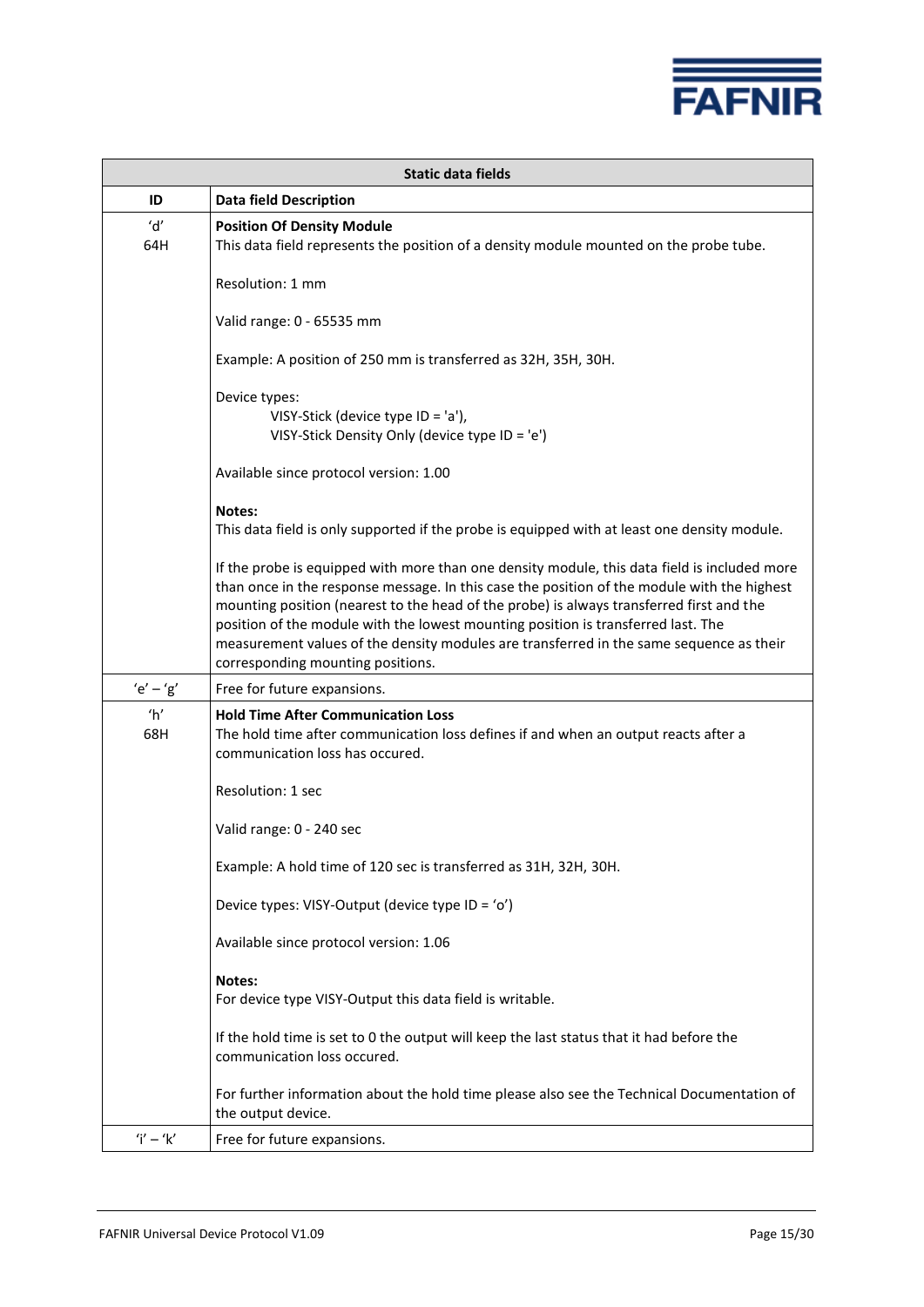

| Static data fields |                                                                                |
|--------------------|--------------------------------------------------------------------------------|
| ID                 | <b>Data field Description</b>                                                  |
| Ψ                  | <b>Probe Length</b>                                                            |
| 6CH                | This data field represents the length of the probe.                            |
|                    | Resolution: 1 mm                                                               |
|                    | Valid range: 0 - 65535 mm                                                      |
|                    | Example: A probe length of 15000 mm is transferred as 31H, 35H, 30H, 30H, 30H. |
|                    | Device types: all                                                              |
|                    | Available since protocol version: 1.00                                         |
| $'m' - 'n'$        | Free for future expansions.                                                    |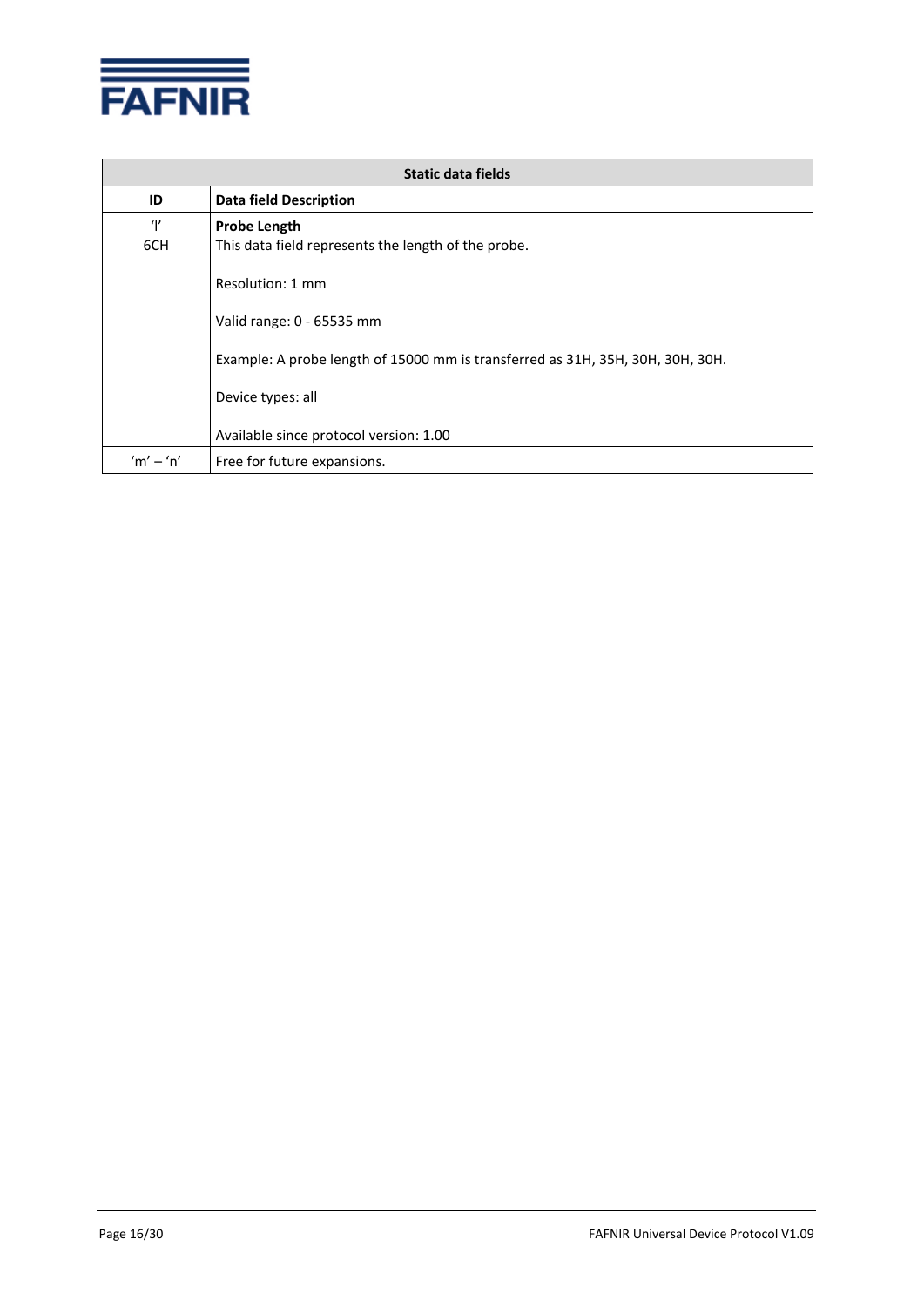

| <b>Static data fields</b> |                                                                                                                                                                  |
|---------------------------|------------------------------------------------------------------------------------------------------------------------------------------------------------------|
| ID                        | <b>Data field Description</b>                                                                                                                                    |
| 'o'<br>6FH                | <b>Option Flags</b><br>The option flags can be used to configure an output $/$ a relay to adopt its function to the<br>requirements of the application.          |
|                           | This ID is bit based (bit 0 - bit 7).                                                                                                                            |
|                           | Bit 0 - Maintenance mode<br>$= 0 \rightarrow$ Maintenance mode off<br>$= 1 \rightarrow$ Maintenance mode on                                                      |
|                           | Bit 1 - Output action after hold time<br>$= 0 \rightarrow$ Output will be deactivated<br>$= 1 \rightarrow$ Output will be activated                              |
|                           | Bit 2 - Relay mode<br>$= 0 \rightarrow$ Standard mode<br>$= 1 \rightarrow$ Failsafe mode                                                                         |
|                           | Bit 3 - Relay delay<br>$= 0 \rightarrow$ Relay delay off<br>$= 1 \rightarrow$ Relay delay on                                                                     |
|                           | Bit 47 - free for future expansions                                                                                                                              |
|                           | Format: XX (00HFFH)                                                                                                                                              |
|                           | Example: When the bits are set like this: bit $0 = 0$ , bit $1 = 1$ , bit $2 = 1$ , bit $3 = 1$ and bits $47 = 0$<br>(unused) then 30H, 45H will be transferred. |
|                           | Device types: VISY-Output (device type ID = 'o')                                                                                                                 |
|                           | Available since protocol version: 1.06                                                                                                                           |
|                           | Notes:<br>For device type VISY-Output this data field is writable.                                                                                               |
|                           | For further information about the option flags please also see the Technical Documentation<br>of the output device.                                              |
| p'<br>70H                 | <b>Protocol Version</b><br>This data field represents the version of this protocol that is implemented in the device.                                            |
|                           | Format: XX XX (00HFFH . 00HFFH)                                                                                                                                  |
|                           | Example: A protocol version of 01.07 (01H . 07H) is transferred as 30H, 31H, 30H, 37H.                                                                           |
|                           | Device types: all                                                                                                                                                |
|                           | Available since protocol version: 1.00                                                                                                                           |
| $'r' - r'$                | Free for future expansions.                                                                                                                                      |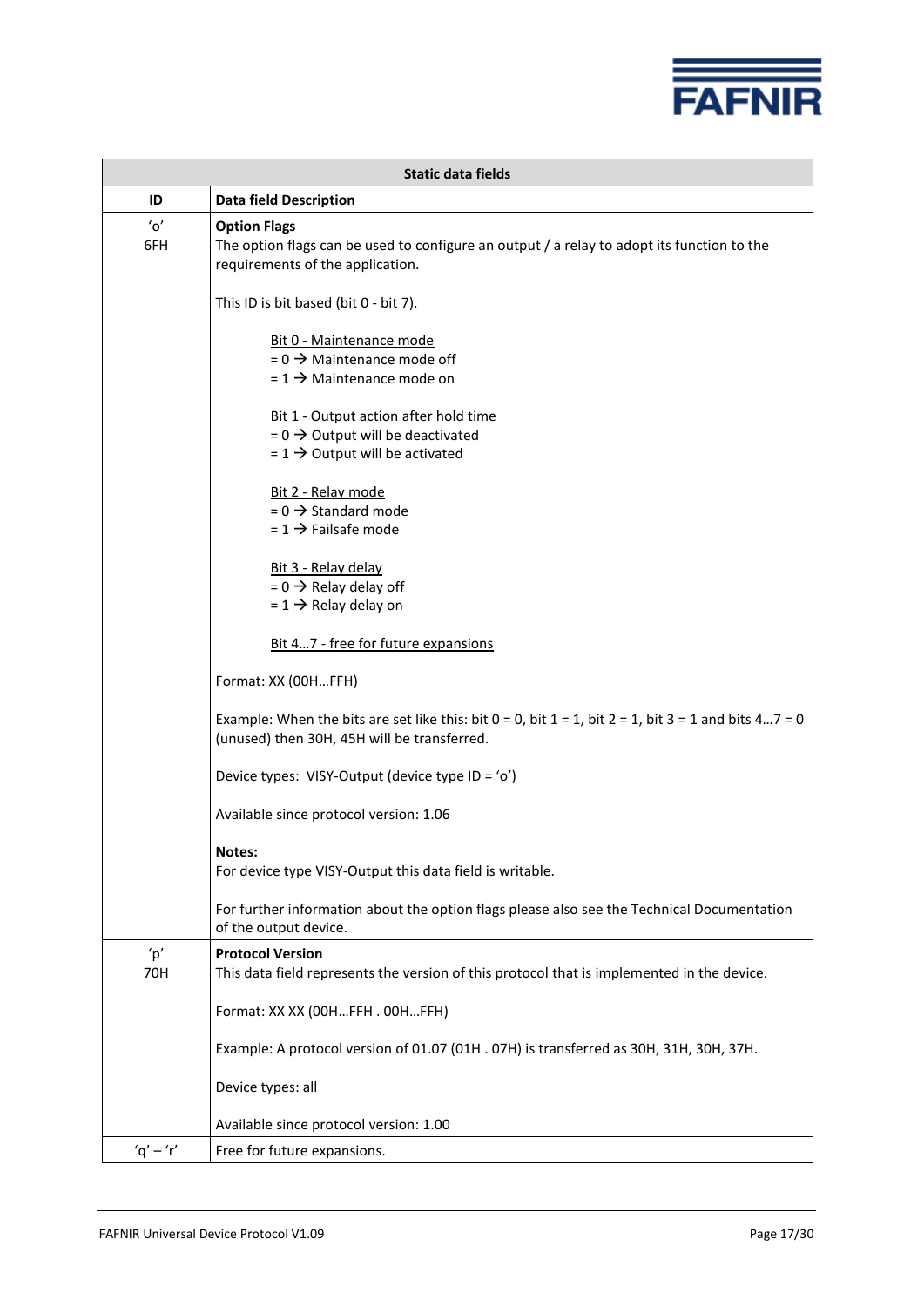

| <b>Static data fields</b> |                                                                                                                                                                                                                                                                                                                                                                                                                                                                                                                                       |  |
|---------------------------|---------------------------------------------------------------------------------------------------------------------------------------------------------------------------------------------------------------------------------------------------------------------------------------------------------------------------------------------------------------------------------------------------------------------------------------------------------------------------------------------------------------------------------------|--|
| ID                        | <b>Data field Description</b>                                                                                                                                                                                                                                                                                                                                                                                                                                                                                                         |  |
| 's'<br>73H                | <b>Maximun Distance</b><br>This data field represents the maximum distance that the sensor VISY-Sludge can measure.                                                                                                                                                                                                                                                                                                                                                                                                                   |  |
|                           | Resolution: 1 mm                                                                                                                                                                                                                                                                                                                                                                                                                                                                                                                      |  |
|                           | Valid range: 0 - 65535 mm                                                                                                                                                                                                                                                                                                                                                                                                                                                                                                             |  |
|                           | Example: A maximum distance of 1000 mm is transferred as 31H, 30H, 30H, 30H.                                                                                                                                                                                                                                                                                                                                                                                                                                                          |  |
|                           | Device types:<br>VISY-Sludge (device type ID = 's'),                                                                                                                                                                                                                                                                                                                                                                                                                                                                                  |  |
|                           | Available since protocol version: 1.08                                                                                                                                                                                                                                                                                                                                                                                                                                                                                                |  |
| 't'<br>74H                | <b>Position Of Temperature Sensor</b><br>This data field represents the mounting position of a temperature sensor within a probe.                                                                                                                                                                                                                                                                                                                                                                                                     |  |
|                           | Resolution: 1 mm                                                                                                                                                                                                                                                                                                                                                                                                                                                                                                                      |  |
|                           | Valid range: 0 - 65535 mm                                                                                                                                                                                                                                                                                                                                                                                                                                                                                                             |  |
|                           | Example: A position of 2850 mm is transferred as 32H, 38H, 35H, 30H.                                                                                                                                                                                                                                                                                                                                                                                                                                                                  |  |
|                           | Device types:                                                                                                                                                                                                                                                                                                                                                                                                                                                                                                                         |  |
|                           | VISY-Stick (device type $ID = 'a'$ ),<br>VISY-Stick Density Only (device type ID = 'e')                                                                                                                                                                                                                                                                                                                                                                                                                                               |  |
|                           | VISY-Temp (device type ID = 't')                                                                                                                                                                                                                                                                                                                                                                                                                                                                                                      |  |
|                           | Available since protocol version: 1.00                                                                                                                                                                                                                                                                                                                                                                                                                                                                                                |  |
|                           | Note:<br>This data field is only supported if the probe is equipped with at least one discrete<br>temperature sensor.                                                                                                                                                                                                                                                                                                                                                                                                                 |  |
|                           | This data field can be included more than once in the response message depending on the<br>number of temperature sensors. In this case the position of the temperature sensor with the<br>lowest mounting position (nearest to the foot point of the probe) is always transferred first<br>and the position of the temperature sensor with the highest mounting position is transferred<br>last. The measurement values of the temperature sensors are transferred in the same<br>sequence as their corresponding mounting positions. |  |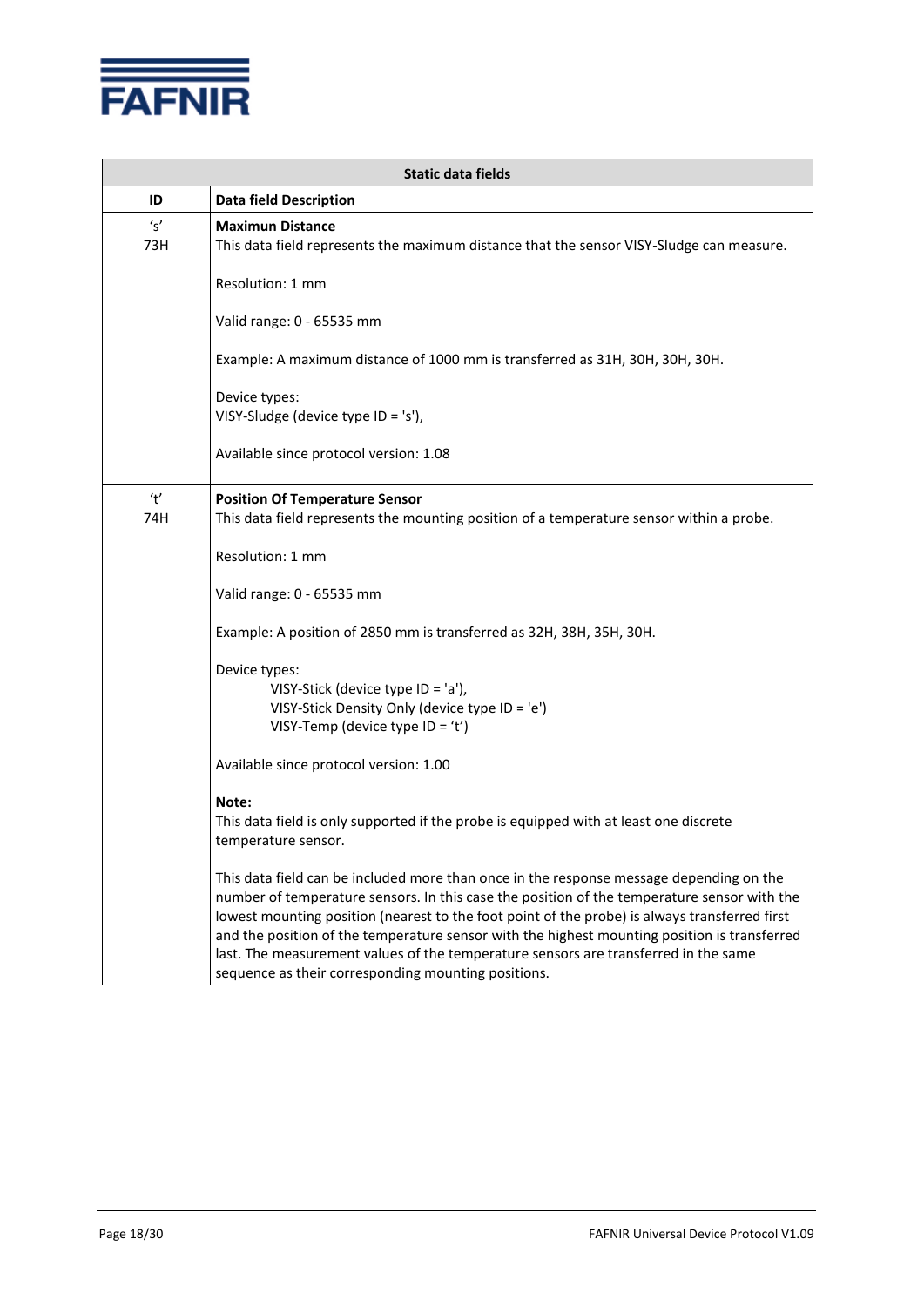

|            | <b>Static data fields</b>                                                                                                                                                                                                                                                                                       |
|------------|-----------------------------------------------------------------------------------------------------------------------------------------------------------------------------------------------------------------------------------------------------------------------------------------------------------------|
| ID         | <b>Data field Description</b>                                                                                                                                                                                                                                                                                   |
| u'<br>75H  | <b>Device Sub-Type</b><br>The device sub-type is a supplement to the device type that describes the specific<br>characteristic of the device.                                                                                                                                                                   |
|            | The following sub-types are currently defined:                                                                                                                                                                                                                                                                  |
|            | For device type VISY-Stick (device type ID = 'a')<br>$1 -$ Basic<br>2 - Standard<br>3-Advanced<br>$4$ – Flex<br>$\bullet$<br>available since protocol version: 1.00                                                                                                                                             |
|            | For device types<br>VISY-Stick/ Reed Interstitial (device type ID = 'b'),<br>VISY-Stick/ Reed Sump Manhole (device type ID = 'c') and<br>VISY-Stick/ Reed Sump Dispenser (device type ID = 'd')<br>1-Stick based (magnetostrictive)<br>2 - Reed based (read switches)<br>available since protocol version: 1.00 |
|            | For device type VISY-Stick Density Only (device type ID = 'e')<br>$1 - Basic$<br>٠<br>2 - Standard<br>3 - Advanced<br>$\bullet$<br>available since protocol version: 1.00                                                                                                                                       |
|            | For device type Pressure Sensor (device type ID = 'p')<br>$1 - VPS-V$<br>$\bullet$<br>$2 - VPS-L$<br>$\bullet$<br>$3 - VPS-T$<br>$\bullet$<br>VPS-V and VPS-L available since protocol version: 1.05<br>VPS-T available since protocol version: 1.07                                                            |
| 'v'<br>76H | <b>Firmware Version</b><br>This data field represents the firmware version of the device.                                                                                                                                                                                                                       |
|            | Format: XX XX XX XX (00HFFH . 00HFFH . 00HFFH . 00HFFH)                                                                                                                                                                                                                                                         |
|            | Example: A firmware version of 17.5.1.255 (11H . 05H . 01H . FFH) is transferred as 31H, 31H,<br>ЗОН, 35Н, 30Н, 31Н, 46Н, 46Н.                                                                                                                                                                                  |
|            | Device types: all                                                                                                                                                                                                                                                                                               |
|            | Available since protocol version: 1.00                                                                                                                                                                                                                                                                          |
| 'w'        | Free for future expansions.                                                                                                                                                                                                                                                                                     |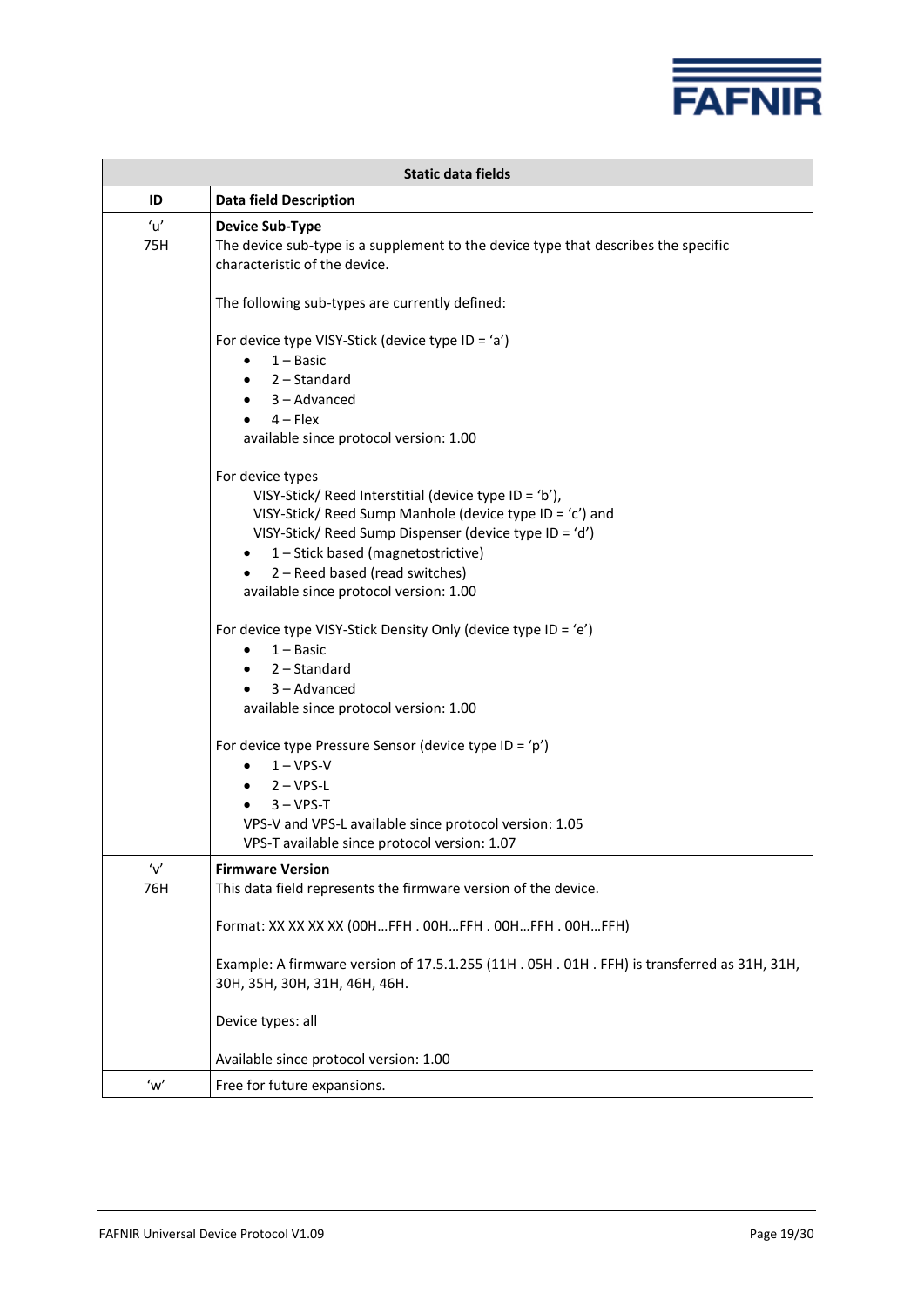

# <span id="page-19-0"></span>**5.2 Dynamic data fields**

Dynamic data fields are reported in the response to a dynamic data read request. In general, the dynamic data are read-only. Writable data fields have a special note in the description.

The following table shows the currently defined dynamic data fields.

| <b>Dynamic data fields</b> |                                                                                                                                                                                                                                                                                                                                                                                                                                                                                              |
|----------------------------|----------------------------------------------------------------------------------------------------------------------------------------------------------------------------------------------------------------------------------------------------------------------------------------------------------------------------------------------------------------------------------------------------------------------------------------------------------------------------------------------|
| ID                         | <b>Description</b>                                                                                                                                                                                                                                                                                                                                                                                                                                                                           |
| $' ='$<br>3DH              | <b>Status Of Device</b><br>This data field represents the status of the device.                                                                                                                                                                                                                                                                                                                                                                                                              |
|                            | The following values are currently defined:<br>$0 - OK$ , the device is working well<br>1 - Error, the device has detected an internal error and is not working well                                                                                                                                                                                                                                                                                                                         |
|                            | Device types: all                                                                                                                                                                                                                                                                                                                                                                                                                                                                            |
|                            | Available since protocol version: 1.02                                                                                                                                                                                                                                                                                                                                                                                                                                                       |
|                            | Notes:<br>If the status of the device is not reported to be '0' this should be handled as an error.                                                                                                                                                                                                                                                                                                                                                                                          |
|                            | If the status of the device is reported to be '1' then no further data IDs will be included in the<br>dynamic data response.                                                                                                                                                                                                                                                                                                                                                                 |
| a'<br>61H                  | <b>Alarm</b><br>This data field represents an alarm that the device wants to report.                                                                                                                                                                                                                                                                                                                                                                                                         |
|                            | The following alarms are currently defined:                                                                                                                                                                                                                                                                                                                                                                                                                                                  |
|                            | For device types<br>VISY-Stick/ Reed Interstitial (device type ID = 'b')<br>VISY-Stick/ Reed Sump Manhole (device type ID = 'c')<br>VISY-Stick/ Reed Sump Dispenser (device type ID = 'd')<br>1-Tamper alarm (only VISY-Stick based probes)<br>2 - Fuel alarm (only VISY-Stick based probes)<br>$\bullet$<br>3 - High level alarm (only VISY-Reed based probes)<br>$\bullet$<br>4 - Low level alarm (only VISY-Reed based probe of probe type 'b')<br>available since protocol version: 1.00 |
|                            | Notes:<br>This data field is only included in the response message if there is at least one active alarm.                                                                                                                                                                                                                                                                                                                                                                                    |
|                            | In case of multiple active alarms, each active alarm will be represented by its own alarm data<br>field in the message.                                                                                                                                                                                                                                                                                                                                                                      |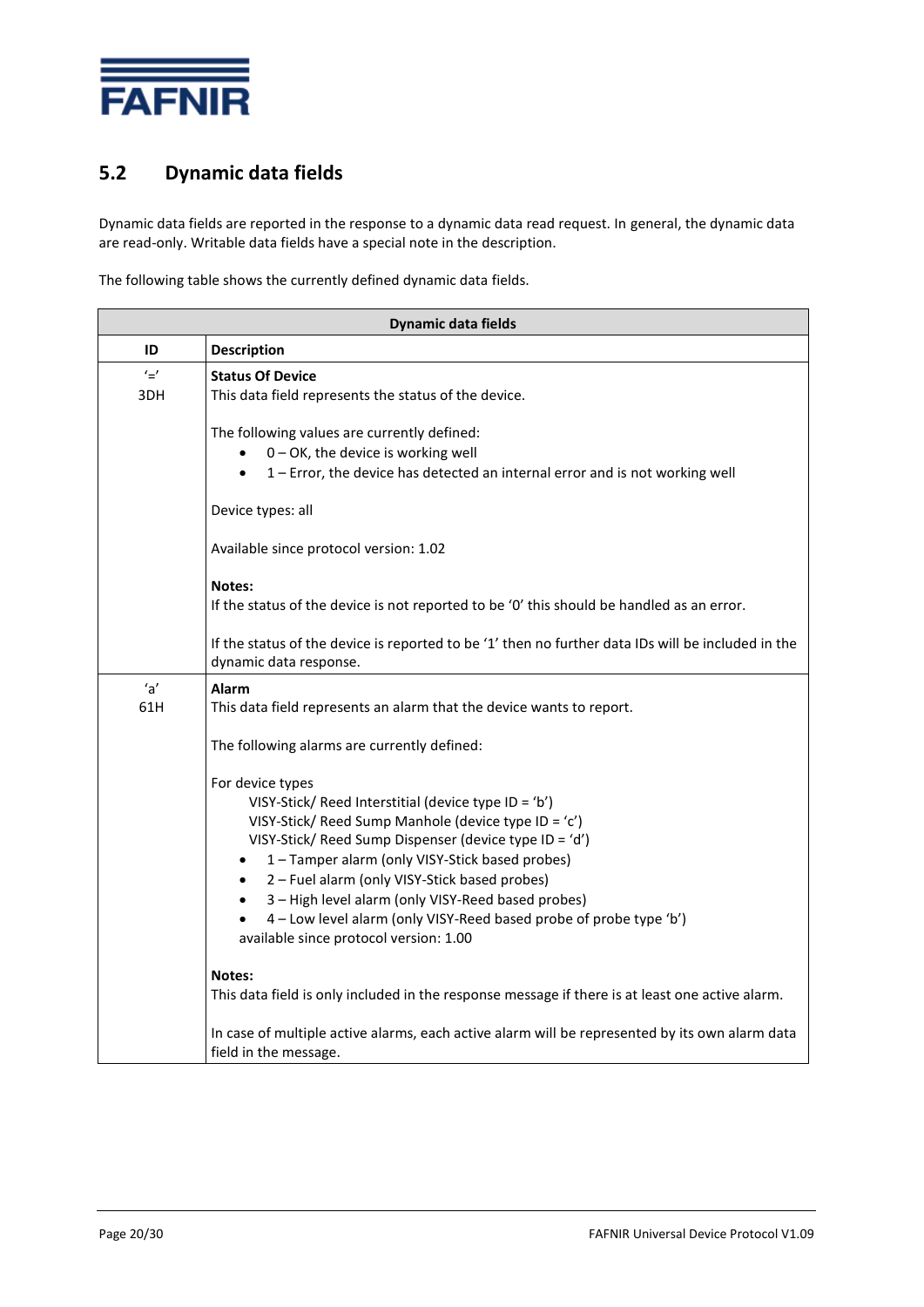

| <b>Dynamic data fields</b>       |                                                                                                                                                                                                                                                                        |
|----------------------------------|------------------------------------------------------------------------------------------------------------------------------------------------------------------------------------------------------------------------------------------------------------------------|
| ID                               | <b>Description</b>                                                                                                                                                                                                                                                     |
| 'b'<br>62H                       | <b>Battery Status</b><br>This data field represents the status of the battery located in the wireless transmitter.<br>Resolution: 1                                                                                                                                    |
|                                  | Valid range: $0 - 5$<br>$0 =$ unknown<br>$15$ = very low  very high<br>$\bullet$<br>Example: A battery status of 3 is transferred as 33H.<br>Device types: VISY-Stick (device type ID = 'a')<br>Available since protocol version: 1.00                                 |
|                                  | Note:<br>This data field is only supported if the device is connected wireless.                                                                                                                                                                                        |
| $^{\prime}$ c $^{\prime}$<br>63H | <b>Channel Data</b><br>This data field represents the current status of a single input or output.<br>Resolution: 1<br>Valid range: $0 - 1$<br>$0 =$ inactive<br>$1 = active$<br>Device types: VISY-Input (device type ID = 'i') and VISY-Output (device type ID = 'o') |
|                                  | Available since protocol version: 1.06<br>Note:<br>For device type VISY-Output (device type ID = $'$ o') this data field is writable.                                                                                                                                  |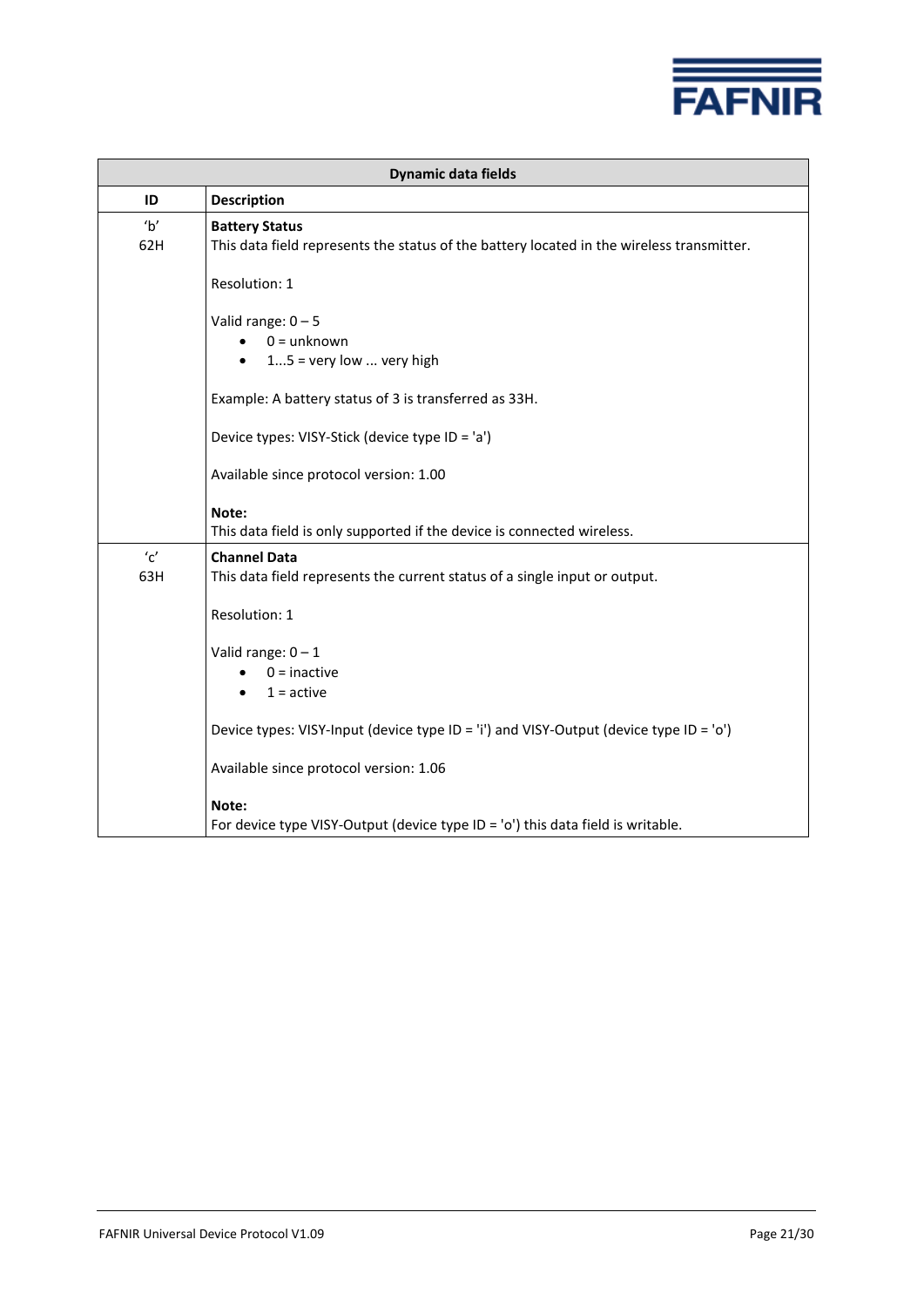

| <b>Dynamic data fields</b> |                                                                                                                                                   |  |  |  |  |  |  |  |  |
|----------------------------|---------------------------------------------------------------------------------------------------------------------------------------------------|--|--|--|--|--|--|--|--|
| ID                         | <b>Description</b>                                                                                                                                |  |  |  |  |  |  |  |  |
| ʻď<br>64H                  | <b>Density</b><br>This data field represents the measured density value.                                                                          |  |  |  |  |  |  |  |  |
|                            | Resolution: 0.1 g/l                                                                                                                               |  |  |  |  |  |  |  |  |
|                            | Valid range: 0 - 9999.9 g/l                                                                                                                       |  |  |  |  |  |  |  |  |
|                            | Example: A density of 769.8 g/l is transferred as 37H, 36H, 39H, 38H.                                                                             |  |  |  |  |  |  |  |  |
|                            | Device types:<br>VISY-Stick (device type ID = 'a')<br>VISY-Stick Density Only (device type ID = 'e')                                              |  |  |  |  |  |  |  |  |
|                            | Available since protocol version: 1.00                                                                                                            |  |  |  |  |  |  |  |  |
|                            | Notes:<br>This data field is only supported if the probe is equipped with at least one density module.                                            |  |  |  |  |  |  |  |  |
|                            | If the probe provides multiple density values, each density value will be represented by its<br>own data field in the message.                    |  |  |  |  |  |  |  |  |
| 'e'<br>65H                 | Event<br>This data field represents an event that the device wants to report.                                                                     |  |  |  |  |  |  |  |  |
|                            | The following events are currently defined:                                                                                                       |  |  |  |  |  |  |  |  |
|                            | For device type VISY-Stick (device type ID = 'a')<br>1-Start-Up (reduced measuring accuracy)<br>$\bullet$                                         |  |  |  |  |  |  |  |  |
|                            | 2 - Filling detected<br>available since protocol version: 1.00                                                                                    |  |  |  |  |  |  |  |  |
|                            | For device type VISY-Sludge (device type ID = 's')<br>1-Start-Up or no current distance value available<br>available since protocol version: 1.08 |  |  |  |  |  |  |  |  |
|                            | Notes:<br>This data field is only included in the response message if there is at least one active event.                                         |  |  |  |  |  |  |  |  |
|                            | In case of multiple active events, each active event will be represented by its own data field in<br>the message.                                 |  |  |  |  |  |  |  |  |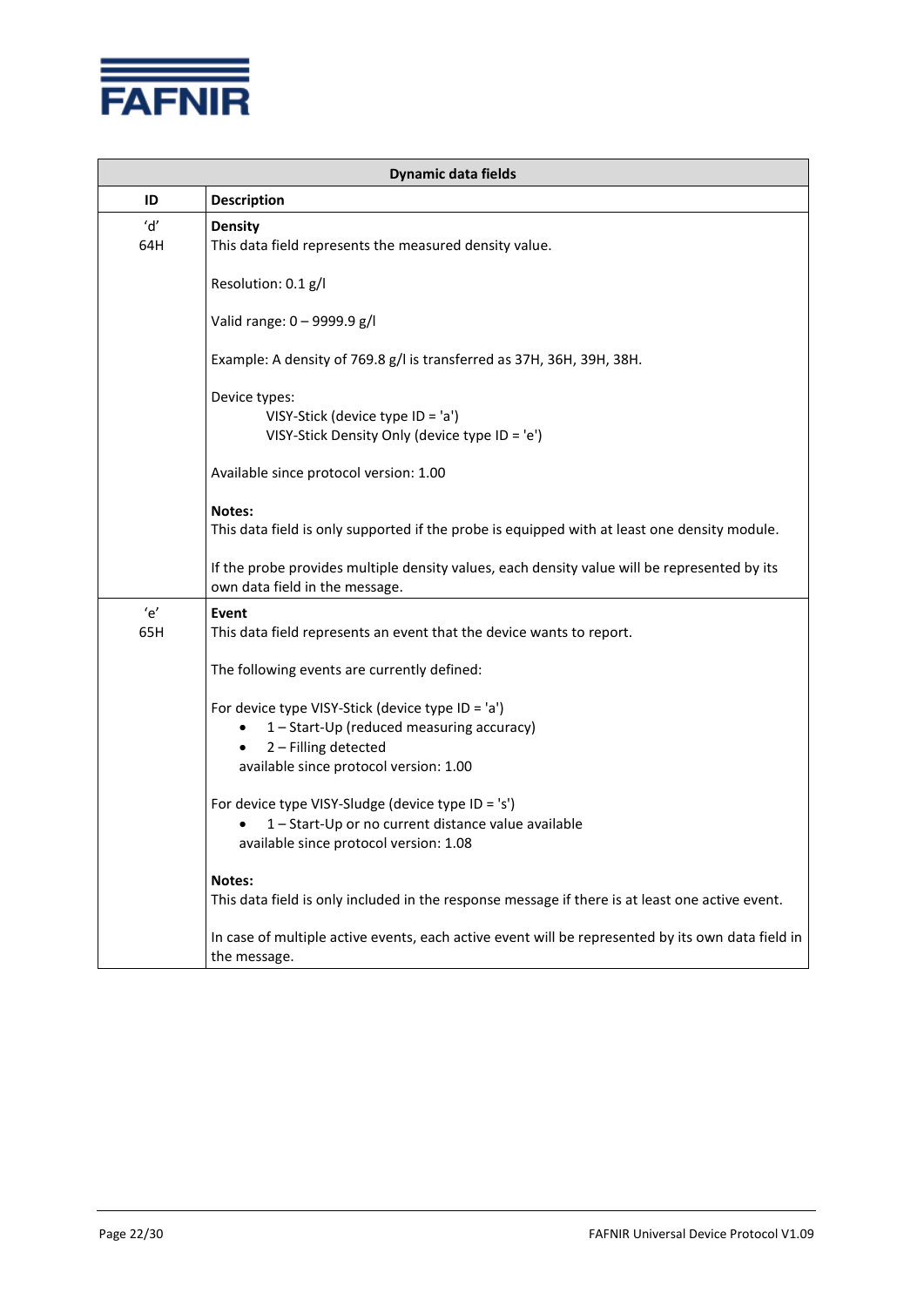

|                      | Dynamic data fields                                                                                                                                                    |
|----------------------|------------------------------------------------------------------------------------------------------------------------------------------------------------------------|
| ID                   | <b>Description</b>                                                                                                                                                     |
| $\mathsf{f}'$<br>66H | <b>Field Strength</b><br>This data field represents the receive field strength that the wireless receiver has measured.                                                |
|                      | Resolution: 1<br>Valid range: $0 - 5$<br>$0 =$ unknown<br>$15$ = very low  very high<br>Example: A field strength of 4 is transferred as 34H.                          |
|                      | Device types: VISY-Stick (device type ID = 'a')<br>Available since protocol version: 1.00<br>Note: This data ID is only supported if the device is connected wireless. |
| $'g' - 'h'$          | Free for future expansions.                                                                                                                                            |
| ʻi'<br>69H           | <b>Pressure</b><br>This data field represents the measured pressure/vacuum.                                                                                            |
|                      | Resolution: depends on the Device Sub-Type of the Pressure Sensor<br>VPS-V and VPS-T: $1 \mu bar$ (0.1 Pa)<br>VPS-L: 1 mbar (100 Pa)                                   |
|                      | Valid range: not limited, depends on the used sensor                                                                                                                   |
|                      | Example for VPS-V and VPS-T: A pressure of 14.763 mbar (1476.3 Pa) is transferred as 31H,<br>34H, 37H, 36H, 33H.                                                       |
|                      | Example for VPS-L: A pressure of 2.861 bar (2861 hPa) is transferred as 32H, 38H, 36H, 31H.                                                                            |
|                      | Device types: Pressure Sensor (device type ID = 'p')<br>Available since protocol version: 1.04 (corrected in 1.07)                                                     |
|                      | Notes:<br>0 Pa and all positive pressures are transferred without leading '+' character.                                                                               |
| $'j' - 'n'$          | Free for future expansions.                                                                                                                                            |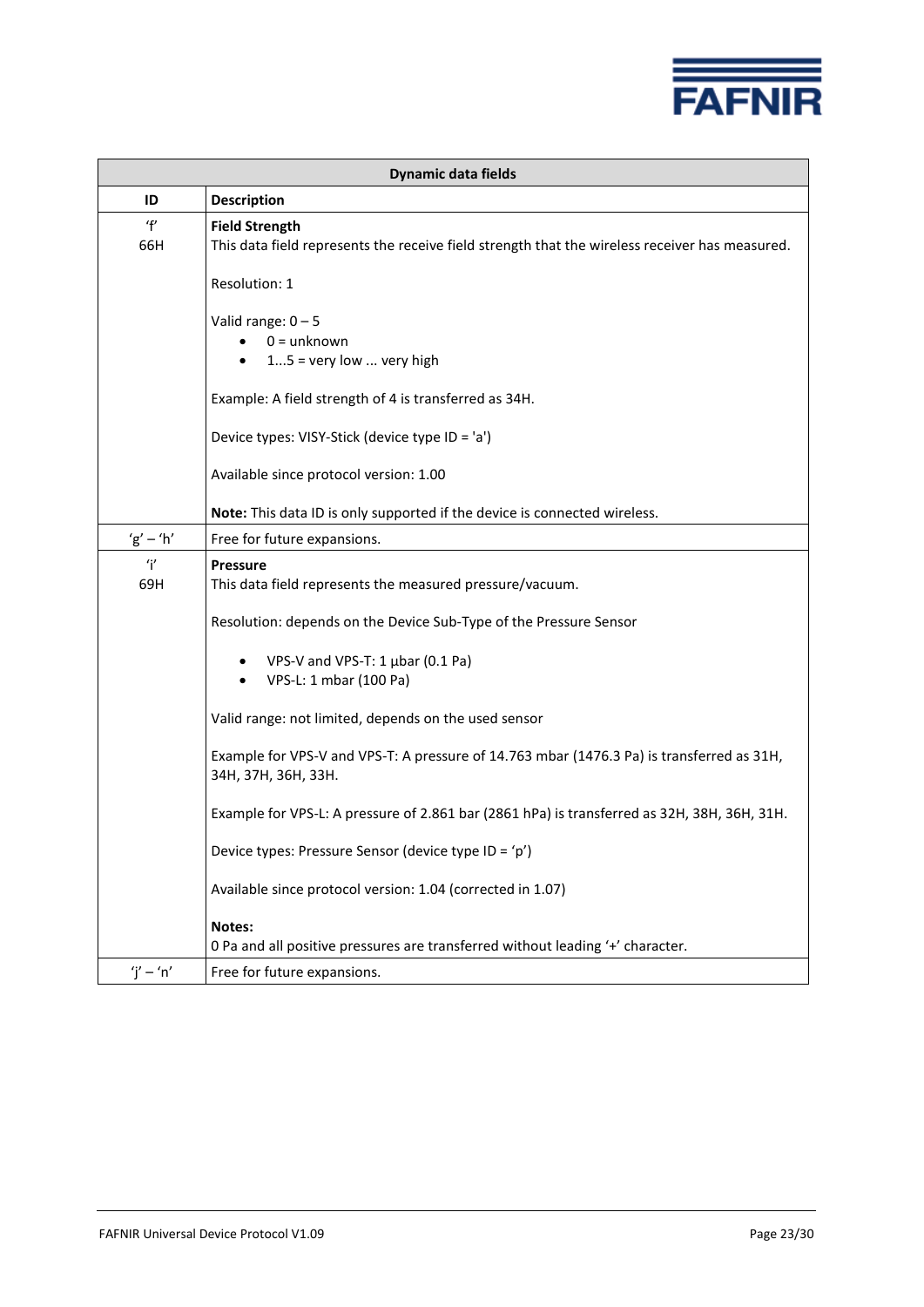

|            | Dynamic data fields                                                                                                                                                                                      |  |  |  |  |  |  |  |  |  |  |
|------------|----------------------------------------------------------------------------------------------------------------------------------------------------------------------------------------------------------|--|--|--|--|--|--|--|--|--|--|
| ID         | <b>Description</b>                                                                                                                                                                                       |  |  |  |  |  |  |  |  |  |  |
| 'o'<br>6FH | <b>Age Of Data</b><br>This data field indicates how old the data is.                                                                                                                                     |  |  |  |  |  |  |  |  |  |  |
|            | Resolution: 1 sec                                                                                                                                                                                        |  |  |  |  |  |  |  |  |  |  |
|            | Valid range: 1 - 604800 sec (1 week)                                                                                                                                                                     |  |  |  |  |  |  |  |  |  |  |
|            | Example: If the age of data is 384 sec 33H, 38H, 34H will be transferred.                                                                                                                                |  |  |  |  |  |  |  |  |  |  |
|            | Device types: VISY-Stick (device type ID = 'a')                                                                                                                                                          |  |  |  |  |  |  |  |  |  |  |
|            | Available since protocol version: 1.00                                                                                                                                                                   |  |  |  |  |  |  |  |  |  |  |
|            | Note: This Data ID is only supported if the device is connected wireless.                                                                                                                                |  |  |  |  |  |  |  |  |  |  |
| p'<br>70H  | <b>Product Level</b><br>This data field represents the level of the product.                                                                                                                             |  |  |  |  |  |  |  |  |  |  |
|            | Resolution: 1 µm                                                                                                                                                                                         |  |  |  |  |  |  |  |  |  |  |
|            | Valid range: 0 - 65535 mm                                                                                                                                                                                |  |  |  |  |  |  |  |  |  |  |
|            | Example: A Product Level of 1367.5 mm is transferred as 31H, 33H, 36H, 37H, 35H, 30H, 30H.                                                                                                               |  |  |  |  |  |  |  |  |  |  |
|            | Device types:<br>VISY-Stick (device type ID = 'a')<br>VISY-Stick Oil Separator (device type ID = 'f')                                                                                                    |  |  |  |  |  |  |  |  |  |  |
|            | Available since protocol version: 1.00                                                                                                                                                                   |  |  |  |  |  |  |  |  |  |  |
|            | Notes:<br>For probes of device type VISY-Stick (device type ID = 'a') to get the real surface level of the<br>product a correction must be done as the real level depends on the density of the product. |  |  |  |  |  |  |  |  |  |  |
|            | For device type VISY-Stick Oil Separator (device type ID = 'f') this Data ID represents the level<br>at the interface between oil and water.                                                             |  |  |  |  |  |  |  |  |  |  |
| $q' - r'$  | Free for future expansions.                                                                                                                                                                              |  |  |  |  |  |  |  |  |  |  |
| 's'<br>73H | <b>Distance</b><br>This data field represents the distance measured from the bottom of the sensor VISY-Sludge<br>to the reflection surface.                                                              |  |  |  |  |  |  |  |  |  |  |
|            | Resolution: 0.1 mm                                                                                                                                                                                       |  |  |  |  |  |  |  |  |  |  |
|            | Valid range: 0 - 65535 mm                                                                                                                                                                                |  |  |  |  |  |  |  |  |  |  |
|            | Example: A distance of 243.7 mm is transferred as 32H, 34H, 33H, 37H.                                                                                                                                    |  |  |  |  |  |  |  |  |  |  |
|            | Device types:<br>VISY-Sludge (device type ID = 's')                                                                                                                                                      |  |  |  |  |  |  |  |  |  |  |
|            | Available since protocol version: 1.08                                                                                                                                                                   |  |  |  |  |  |  |  |  |  |  |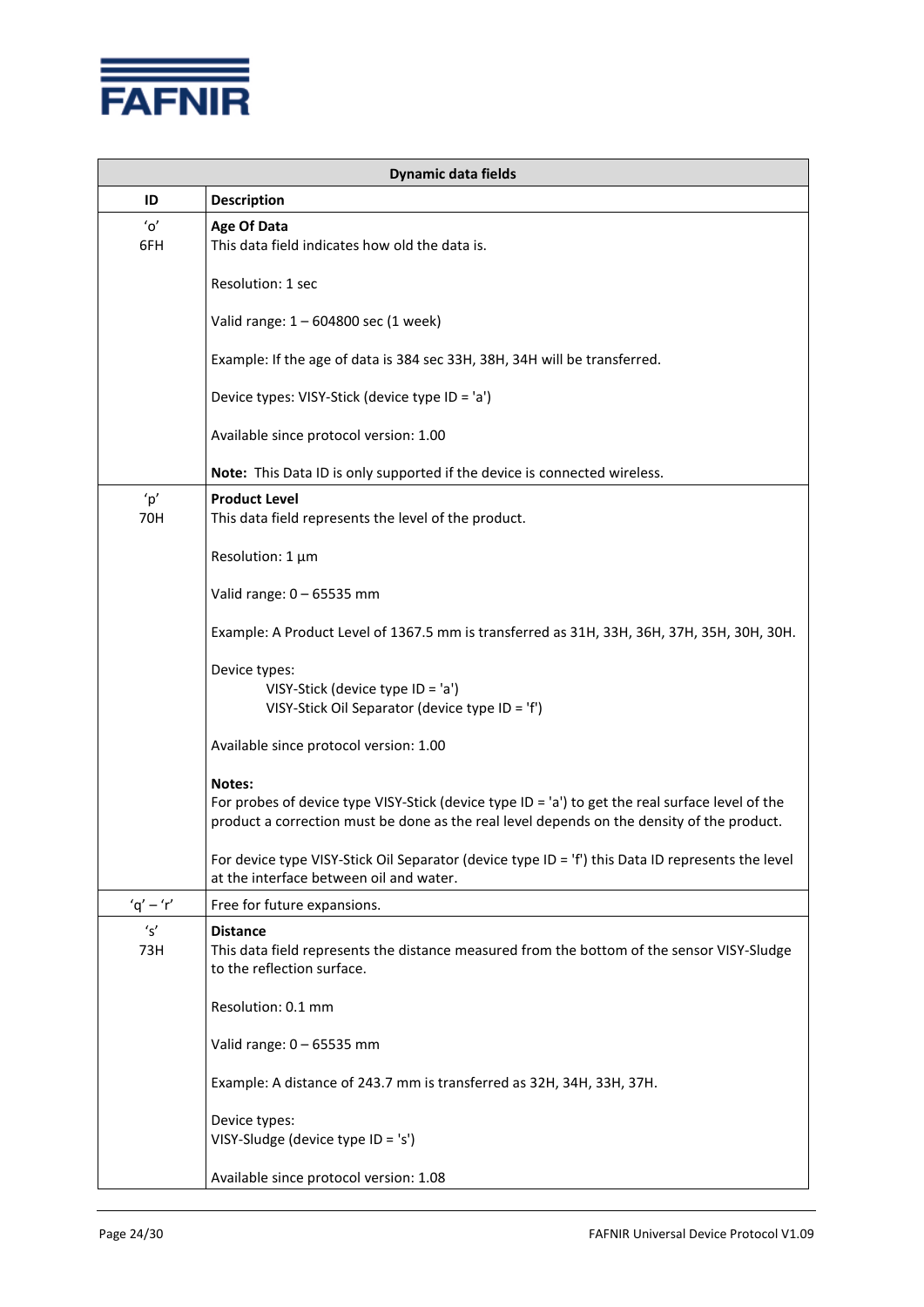

| <b>Dynamic data fields</b> |                                                                                                                                                                                                                               |  |  |  |  |  |  |  |
|----------------------------|-------------------------------------------------------------------------------------------------------------------------------------------------------------------------------------------------------------------------------|--|--|--|--|--|--|--|
| ID                         | <b>Description</b>                                                                                                                                                                                                            |  |  |  |  |  |  |  |
| $^{\prime}$<br>74H         | <b>Temperature</b><br>This data field represents the temperature.                                                                                                                                                             |  |  |  |  |  |  |  |
|                            | Resolution: 0.001 °C                                                                                                                                                                                                          |  |  |  |  |  |  |  |
|                            | Valid range: -99.999 - 999.999 °C                                                                                                                                                                                             |  |  |  |  |  |  |  |
|                            | Example: A temperature of -14.2 °C is transferred as 2DH, 31H, 34H, 32H, 30H, 30H                                                                                                                                             |  |  |  |  |  |  |  |
|                            | Device types:<br>VISY-Stick (device type $ID = 'a'$ )<br>VISY-Stick Density Only (device type ID = 'e')<br>Pressure Sensor (device type ID = 'p')<br>VISY-Sludge (device type $ID = 's')$<br>VISY-Temp (device type ID = 't') |  |  |  |  |  |  |  |
|                            | Available since protocol version: 1.00                                                                                                                                                                                        |  |  |  |  |  |  |  |
|                            | Notes:<br>0.000 °C and all positive temperatures are transferred without leading '+' character.                                                                                                                               |  |  |  |  |  |  |  |
|                            | This data ID can be included more than once in the response message if the device supports<br>more than one temperature sensor.                                                                                               |  |  |  |  |  |  |  |
| $1' - 1'$                  | Free for future expansions.                                                                                                                                                                                                   |  |  |  |  |  |  |  |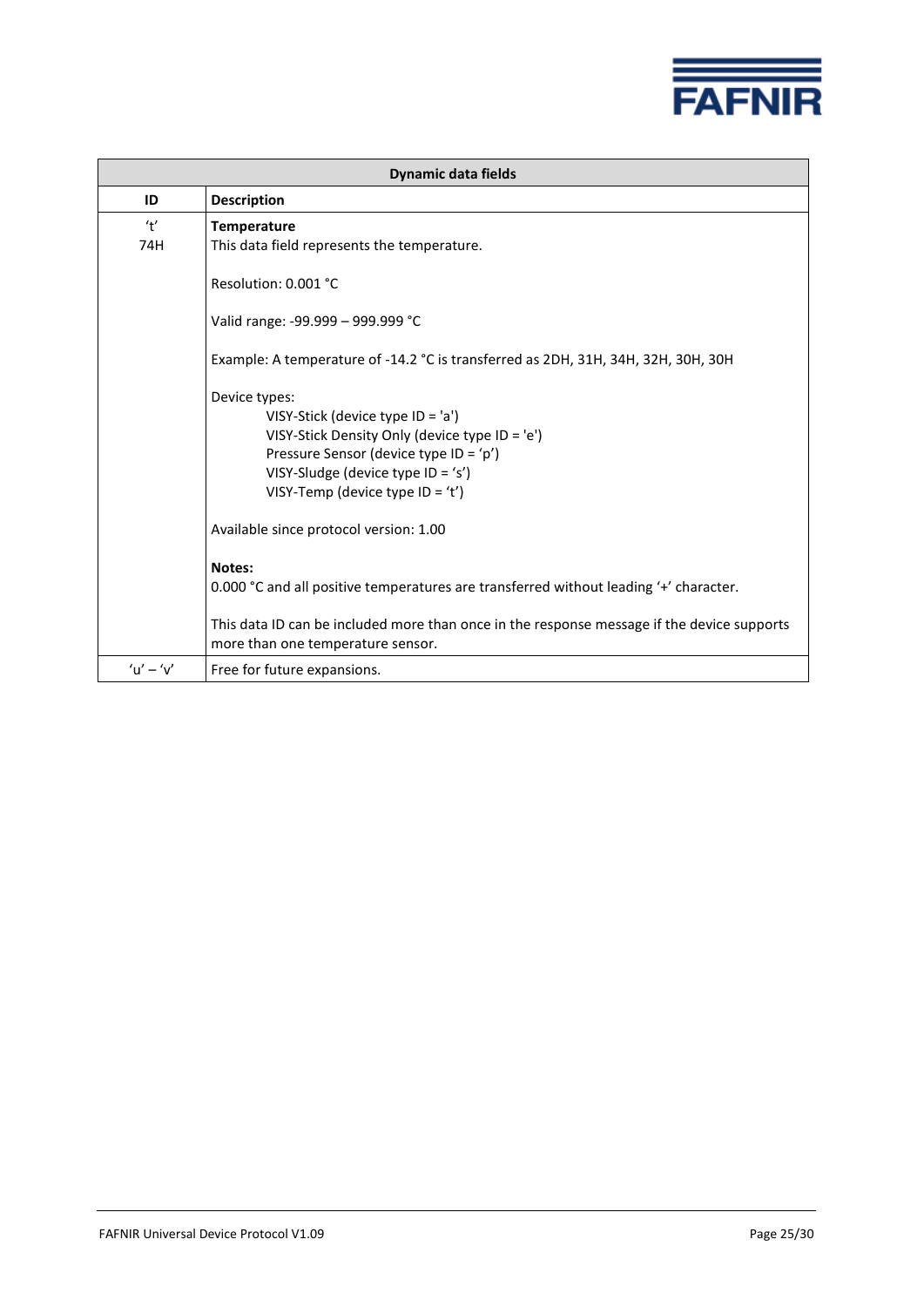

| <b>Dynamic data fields</b> |                                                                                                                                                                                              |  |  |  |  |  |  |  |  |
|----------------------------|----------------------------------------------------------------------------------------------------------------------------------------------------------------------------------------------|--|--|--|--|--|--|--|--|
| ID                         | <b>Description</b>                                                                                                                                                                           |  |  |  |  |  |  |  |  |
| 'w'                        | <b>Water Level</b>                                                                                                                                                                           |  |  |  |  |  |  |  |  |
| 77H                        | This data field represents the level of water.                                                                                                                                               |  |  |  |  |  |  |  |  |
|                            | Resolution: 0.1 mm                                                                                                                                                                           |  |  |  |  |  |  |  |  |
|                            | Valid range: $0 - 65535$ mm                                                                                                                                                                  |  |  |  |  |  |  |  |  |
|                            | Example: A water level of 51.0 mm is transferred as 35H, 31H, 30H.                                                                                                                           |  |  |  |  |  |  |  |  |
|                            | Device types:                                                                                                                                                                                |  |  |  |  |  |  |  |  |
|                            | VISY-Stick (device type $ID = 'a'$ )                                                                                                                                                         |  |  |  |  |  |  |  |  |
|                            | VISY-Stick/ Reed Interstitial (device type ID = 'b')                                                                                                                                         |  |  |  |  |  |  |  |  |
|                            | VISY-Stick/ Reed Sump Manhole (device type ID = 'c')                                                                                                                                         |  |  |  |  |  |  |  |  |
|                            | VISY-Stick/ Reed Sump Dispenser (device type ID = 'd')                                                                                                                                       |  |  |  |  |  |  |  |  |
|                            | Available since protocol version: 1.00                                                                                                                                                       |  |  |  |  |  |  |  |  |
|                            | Notes:                                                                                                                                                                                       |  |  |  |  |  |  |  |  |
|                            | This data field is only included in the response message if the device is equipped with a water<br>float.                                                                                    |  |  |  |  |  |  |  |  |
|                            | For probes of device type VISY-Stick (device type ID = 'a') to get the real surface level of the<br>water a correction must be done as the real level depends on the density of the product. |  |  |  |  |  |  |  |  |
|                            | For VISY-Stick based probes of device type IDs 'b', 'c' and 'd' this data field represents a<br>general liquid level and not stringently a water level.                                      |  |  |  |  |  |  |  |  |
|                            | For VISY-Reed based probes of device type IDs 'b', 'c' and 'd' this Data field is not included in                                                                                            |  |  |  |  |  |  |  |  |
|                            | the response message.                                                                                                                                                                        |  |  |  |  |  |  |  |  |

# <span id="page-25-0"></span>**6 Attachment A – CRC calculation**

The following routines demonstrate how the CRC calculation could be done.

# **C routine**

```
unsigned int CalcCRC16(unsigned char* data, unsigned int len) {
unsigned int i, j, x16, crc;
unsigned char input;
 crc = 0; \frac{1}{2} // crc start value
 for (i = 0; i < len; i++) {
   input = *(data++); // get next datafor (j = 0; j < 8; j++) {
     if ((crc \& 0x0001) \wedge (input \& 0x01)) // determine the x16 value
       x16 = 0x8408; // generator polynominal
      else
      x16 = 0x0000;\text{circ} = \text{circ} \gg 1; // shift \text{circ}
```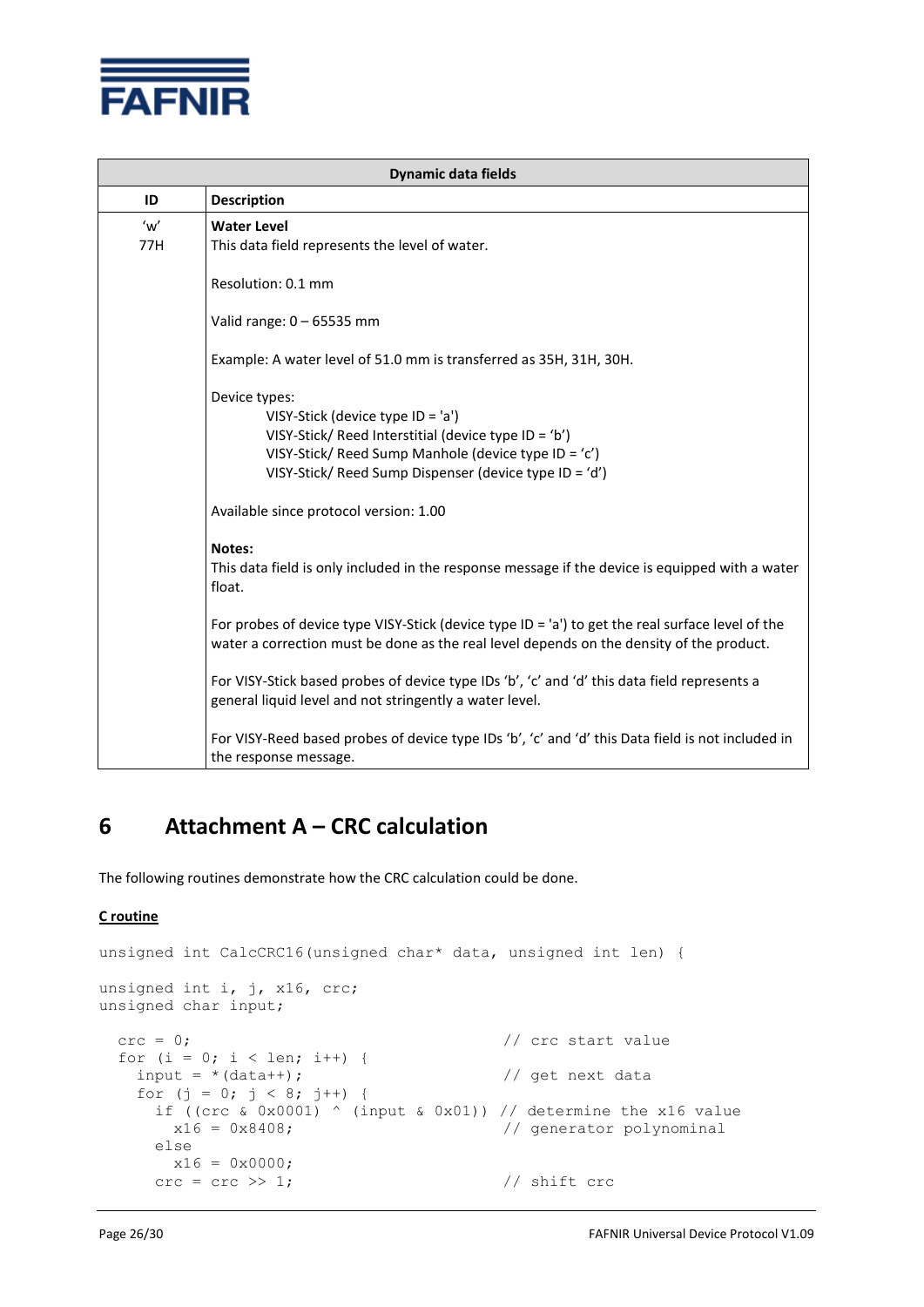

// shift input for next iteration

```
\text{circ} = \text{circ} \land \text{x16}; // xor in the x16 value<br>
input = input >> 1; // shift input for next
     }
   }
   return(crc);
}
```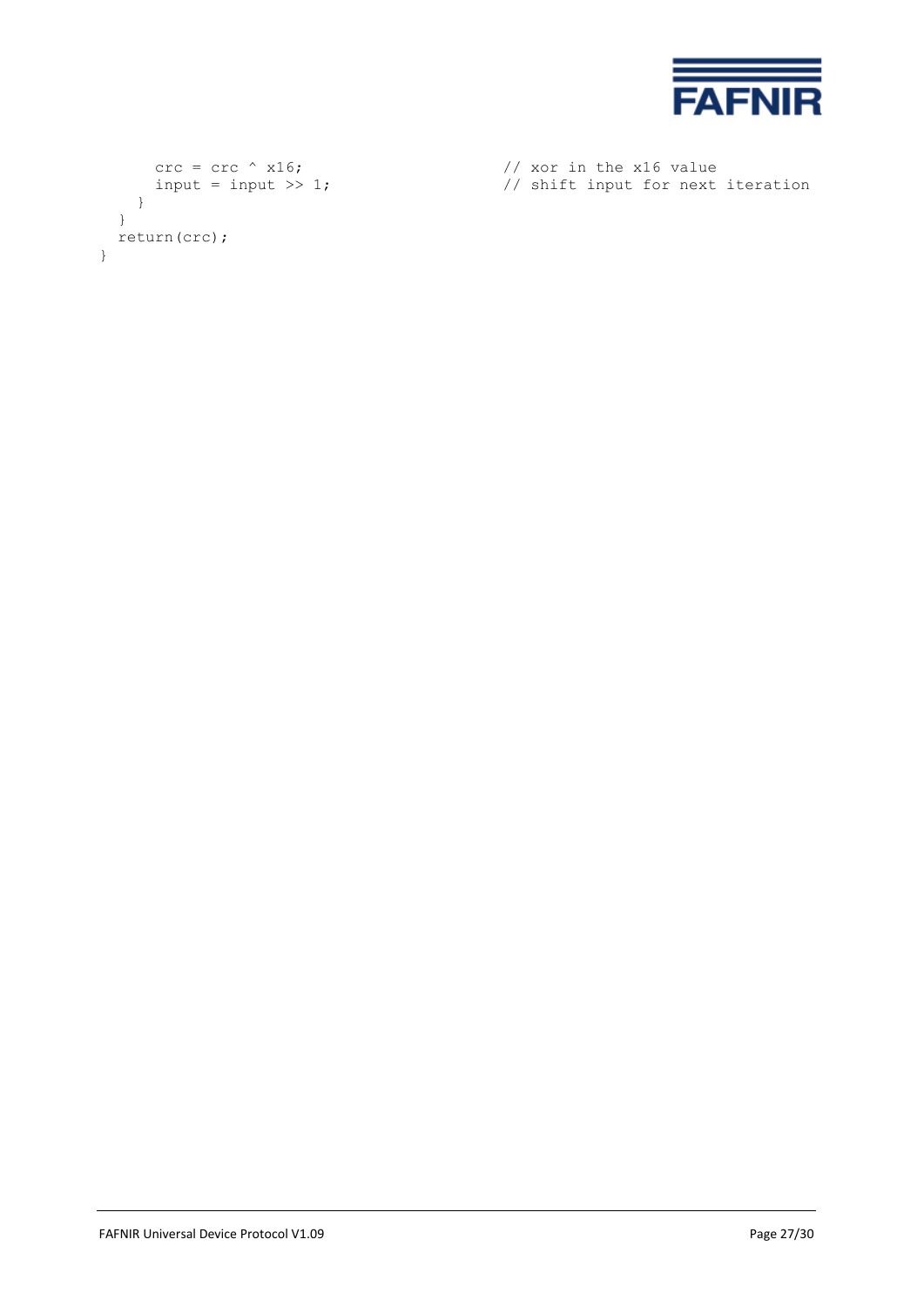

## **Pascal function**

```
(With "array of char")
```

```
function TForm1.CalcCRC16(data: array of char; count: word): word;
var
   i : integer;
   crclow, crchigh : byte;
   j, k : word;
begin
  crclow := 0; crchigh := 0;
  for i := 0 to (count - 1) do begin
    j := crclow xor Word(data[i]);
    k := ((j \text{ shr } 4) \text{ xor } j) and $000f; j := (j and $000f) OR (k shl 4);
     crclow := Byte((crchigh xor (j shl 3)) xor k);
    crchigh := Byte(j xor (k shr 1));
   end; // for
  result := Word((crchigh * 256) + crclow);
end;
```
(With "string")

```
function TForm1.CalcCRC16(data: string; count: word): word;
var
   i : integer;
   crclow, crchigh : byte;
   j, k : word;
begin
  crclow := 0; crchigh := 0;
   for i := 1 to count do begin
     j := crclow xor Word(data[i]);
    k := ((j \text{shr } 4) \text{ xor } j) and $000f; j := (j and $000f) OR (k shl 4);
     crclow := Byte((crchigh xor (j shl 3)) xor k);
     crchigh := Byte(j xor (k shr 1));
   end; // for
  result := Word((crchingh * 256) + crclow);end;
```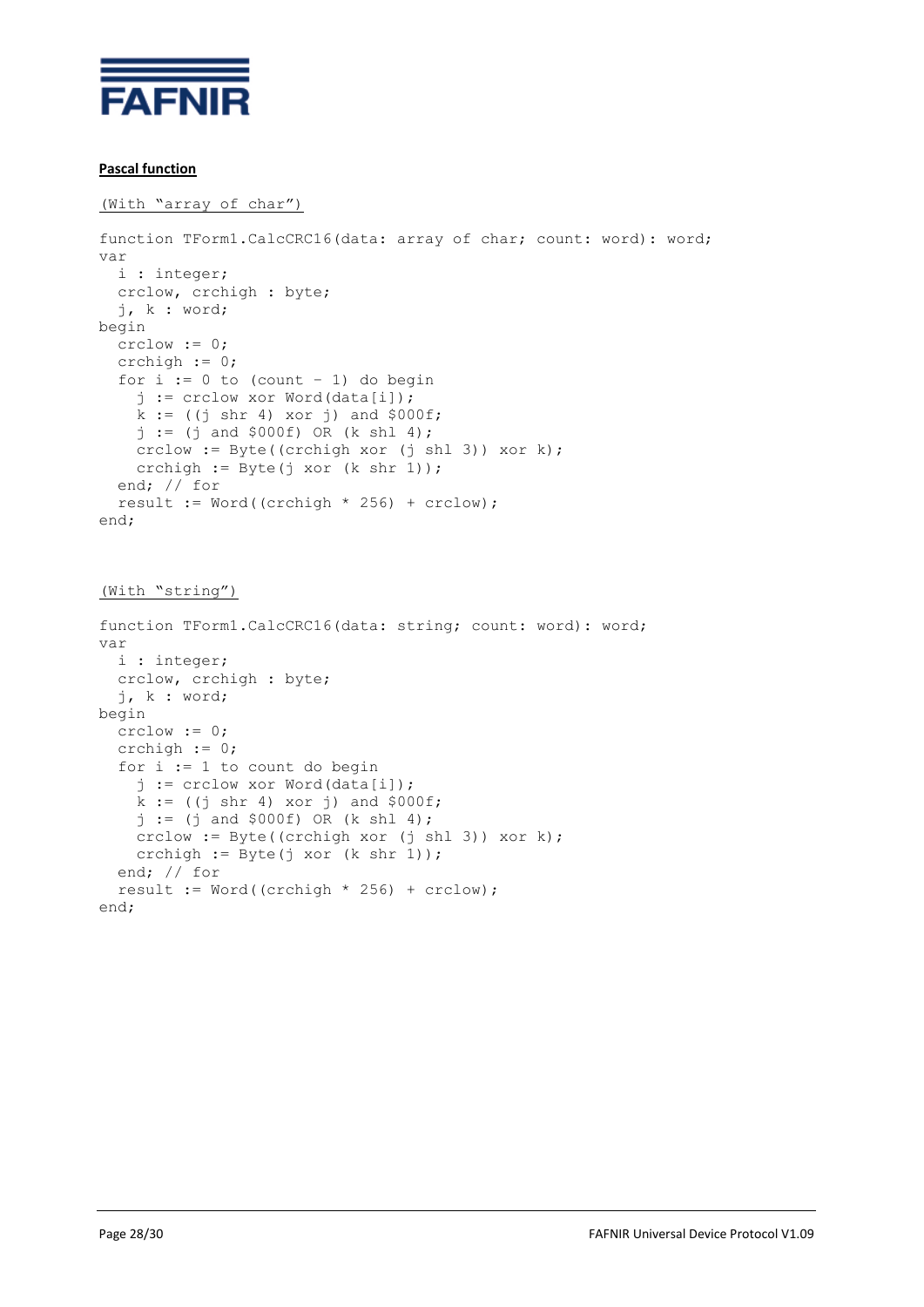

## **Visual Basic function**

```
Public Function getChkCrc16(ByVal strText As String) As UShort
Dim i, j, ii, x16, crc As UShort
Dim Input As Byte
'= for the XOR we need an array of byte. So let's convert it here.
Dim chrData() As Char = strText.ToCharArray
Dim bytData() As Byte
ReDim bytData(chrData.Length - 1)
Try
 For ii = 0 To chrData. Length - 1
   byteData(i) = Convert.FoByte(chrData(ii))Next
  ii = 0 ' Index to bytData
  crc = 0 ' crc start value (seed)
  For i = 0 To bytData. Length - 1
    Input = bytData(i) ' get next data byte
    For j = 0 To 7
       If ((crc And &H1) Xor (Input And &H1)) Then 'determine the x16 value
        x16 = &H8408 ' generator polynom
       Else
       x16 = xH0 End If
      \begin{array}{ccc} \text{circ} & = & \text{circ} \gg 1 \\ \text{circ} & = & \text{circ} \text{ Xor } x16 \end{array} ' shift crc
                                   ' XOR with the generator polynome or zero
      Input = Input \gg 1 Next
 Next
Catch ex As Exception
 \text{crc} = \text{$\text{h}1234$}MessageBox.Show("Error: " & ex.Message)
End Try
Return crc
End Function
```